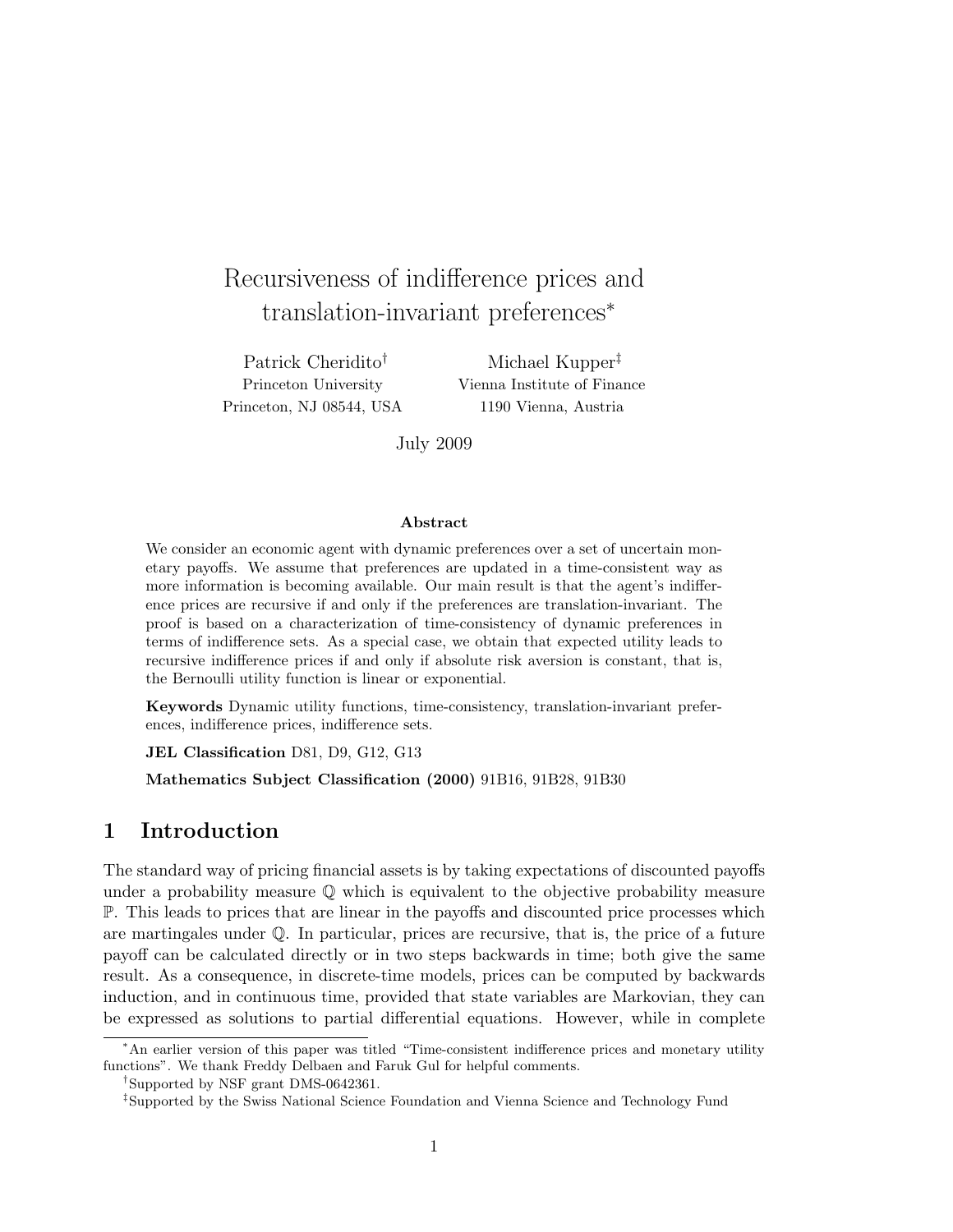markets the pricing measure is unique, there exist infinitely many of them in incomplete markets, and often it is not clear which one should be used.

An alternative valuation method for incomplete market situations is indifference pricing. Since its introduction by Hodges and Neuberger [15] it has been extended to different setups and used for the valuation of various products from equity options and credit derivatives to real options and complex insurance contracts. An indifference price is the maximal amount of money for which a given economic agent would be willing to buy an uncertain future payoff or the least amount for which s/he would be willing to sell it. In contrast to prices obtained by taking expectations, indifference prices are not linear. In particular, they depend on whether an asset is bought or sold; see for instance, Henderson and Hobson [14] for an introduction to indifference pricing, examples and further literature. Almost all studies of indifference pricing so far have assumed that investor preferences are given by expected utility and many of them that the Bernoulli utility function is exponential. It has been shown by Rouge and El Karoui [24], Mania and Schweizer [19], Becherer [3] in different setups that in the expected exponential utility case, the dynamics of indifference prices can be described by the solution of a non-linear backward stochastic differential equation, from which it follows that they are recursive. Musiela and Zariphopoulou [20, 21] have shown that indifference prices corresponding to expected exponential utility can be obtained through a family of non-linear pricing operators satisfying the semigroup property, also yielding that they are recursive. In Klöppel and Schweizer  $[16]$  it is shown that indifference prices stay recursive when preferences are given by time-consistent dynamic convex risk measures.

In this paper we investigate the question whether indifference prices are always recursive, or if not, what is the largest class of preferences that lead to recursive indifference prices. To keep technicalities at a minimum we work in a discrete-time setup and with a finite probability space. Our main result, Theorem 3.4 shows that indifference prices are recursive if and only if preferences are translation-invariant. As a special case we obtain that expected utility leads to recursive indifference prices if and only if absolute risk aversion is constant, that is, the Bernoulli utility function is linear or exponential.

The structure of the paper is as follows: In Section 2 we specify conditional preferences through utility functions and discuss properties of certainty equivalents and indifference prices. In Section 3 we provide different characterizations of time-consistency of dynamic utility functions and show that time-consistent preferences are uniquely determined by the initial preference order. Then we state our main result, which shows that indifference prices are recursive if and only if preferences are translation-invariant. Its proof is given in the appendix in a framework where the only investment opportunity is a money market account. In Section 4 we discuss the case of a more general financial market.

## 2 Conditional preferences

For the sake of simplicity we consider a finite sample space  $\Omega = {\omega_1, \dots \omega_N}$ , whose elements describe all possible states of the world. Time is discrete and runs through the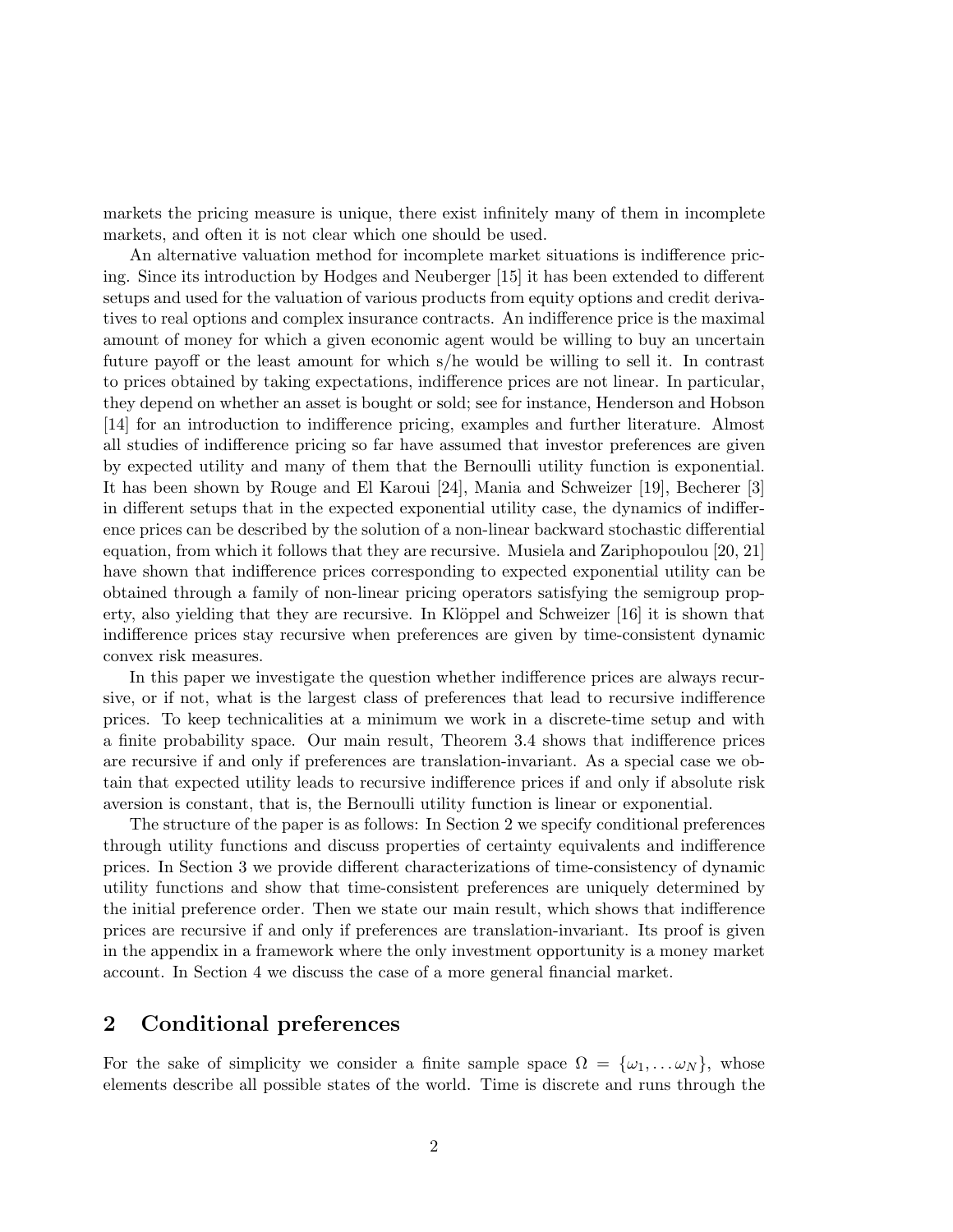set  $\{0, 1, \ldots, T\}$  for a finite horizon  $T \in \mathbb{N}$ . The evolution of information is modelled by a filtration  $(\mathcal{F}_t)_{t=0}^T$ . Since  $\Omega$  is finite, every  $\mathcal{F}_t$  is an algebra of subsets of  $\Omega$  generated by finitely many non-empty, disjoint sets  $A_t^1, \ldots, A_t^{N_t}$  such that  $\Omega = A_t^1 \cup \cdots \cup A_t^{N_t}$ . We call  $A_t^1, \ldots, A_t^{N_t}$  the atoms of  $\mathcal{F}_t$  and assume  $\Omega = A_0^1$  and that the partitions have the following strong refinement property: for all  $t \leq T-1$ , every time t atom  $A_t^k$  splits into at least two parts at time  $t + 1$ . One can think of this information structure in terms of an event tree in which every non-terminal node has at least two descendants. By  $L(\mathcal{F}_t)$ we denote the set of all  $\mathcal{F}_t$ -measurable functions from  $\Omega$  to  $\mathbb{R}$ . An element of  $L(\mathcal{F}_T)$  is understood as an uncertain monetary payoff at time T. If it is in  $L(\mathcal{F}_t)$ , then its value is known by time  $t$ . We assume that there exists a money market account where money can be lent to and borrowed from at the same risk-free rate and use it as numeraire, that is, payoffs are expressed in multiples of one dollar put into the money market account at time zero. Equalities and inequalities between uncertain payoffs are understood  $\omega$ -wise. For instance,  $X \geq Y$  means  $X(\omega) \geq Y(\omega)$  for all  $\omega \in \Omega$ .

#### 2.1 Utility functions

We consider an agent whose preferences at time t are given by a function  $U_t: L(\mathcal{F}_T) \to$  $L(\mathcal{F}_t)$ . In the event  $A_t^k$ , the agent prefers X to Y if  $U_t(X) > U_t(Y)$  on  $A_t^k$ .

We call  $U_t$  a utility function at time  $t$  if it has the following three properties:

- (LP) Local property: If  $X, Y \in L(\mathcal{F}_T)$  and  $A \in \mathcal{F}_t$  are such that  $1_A X = 1_A Y$ , then  $1_AU_t(X) = 1_AU_t(Y)$ .
- (SM) Strict monotonicity: For all  $X \in L(\mathcal{F}_T)$ ,  $\varepsilon > 0$  and  $\omega \in \Omega$ :

 $U_t(X + \varepsilon 1_{\{\omega\}}) > U_t(X)$  on the  $\mathcal{F}_t$ -atom  $A_t^k$  containing the state  $\omega$ .

(C) **Continuity:**  $U_t$  is continuous with respect to the norm  $||X||_{\infty} := \max_{\omega \in \Omega} |X(\omega)|$ ,  $X \in L(\mathcal{F}_T)$ .

The economic interpretation of (LP) is that in an event  $A \in \mathcal{F}_t$ , the utility  $U_t(X)$  of a payoff  $X \in L(\mathcal{F}_T)$  only depends on values X can take in states of the world contained in A. (LP) and (SM) imply

(M) **Monotonicity:**  $U_t(X) \geq U_t(Y)$  for all  $X, Y \in L(\mathcal{F}_T)$  such that  $X \geq Y$ .

It is natural to assume strict monotonicity (SM) if in each event  $A_t^k$ , the agent believes that every state  $\omega \in A_t^k$  is possible. It will ensure that certainty equivalents and indifference prices are unique. (C) is a technical assumption. Together with (SM), it will guarantee existence of certainty equivalents and indifference prices.

If  $U_t$  satisfies the

(T) Translation property:  $U_t(X+m) = U_t(X)+m$  for all  $X \in L(\mathcal{F}_T)$  and  $m \in L(\mathcal{F}_t)$ ,

then the corresponding preference order is translation-invariant, that is, the agent prefers X to Y if and only if s/he prefers  $X + m$  to  $Y + m$  for all  $m \in L(\mathcal{F}_t)$ .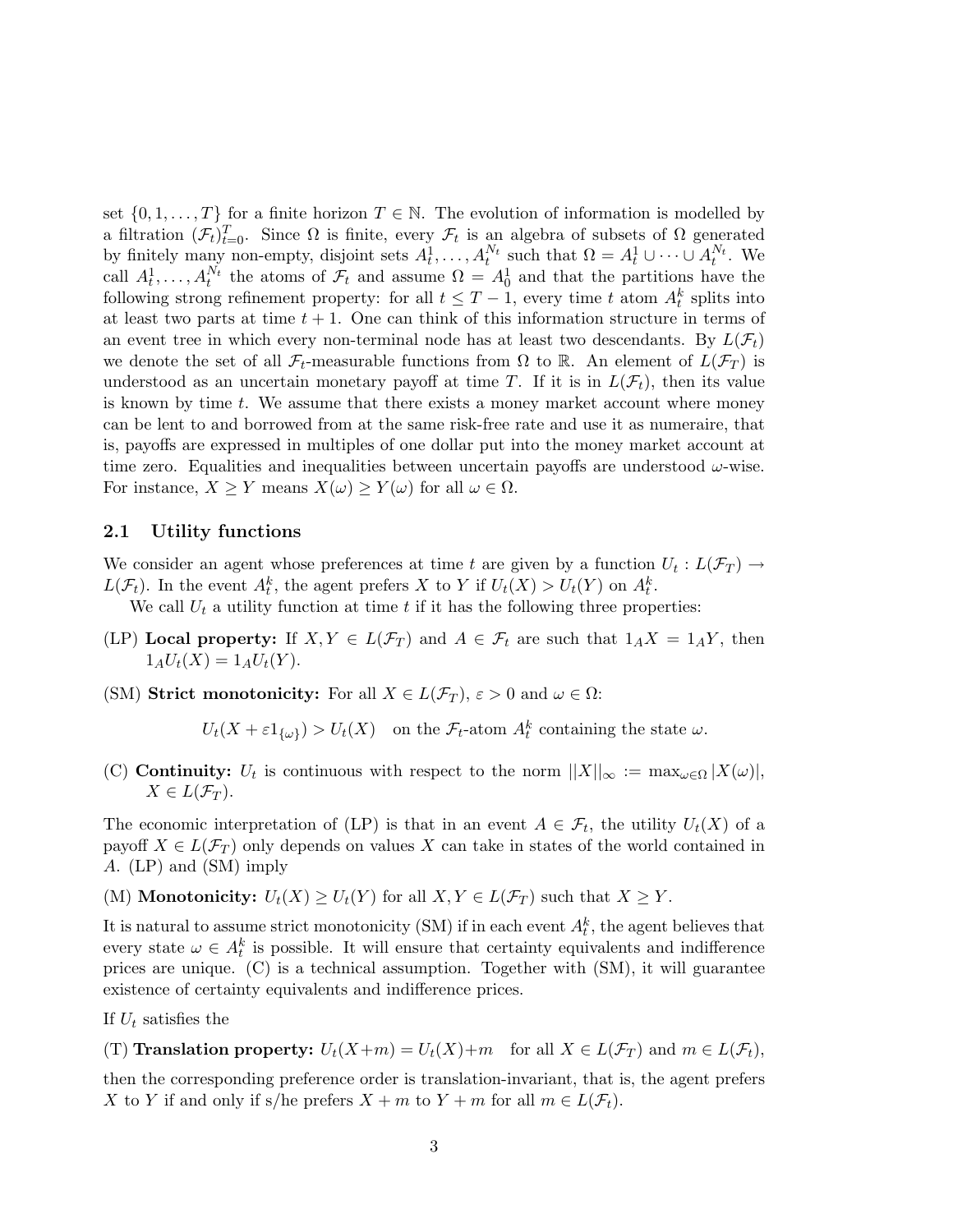Other properties that we will play a role in this paper are:

## (LS) Loss sensitivity: For all  $X, Y \in L(\mathcal{F}_T)$  and  $\omega \in \Omega$ , there exists  $m \in \mathbb{R}$  such that

 $U_t(X + m_1_{\{\omega\}}) \leq U_t(Y)$  on the  $\mathcal{F}_t$ -atom  $A_t^k$  containing the state  $\omega$ .

- (CQC) Conditional quasi-concavity:  $U_t(\lambda X + (1 \lambda)Y) \ge \min \{U_t(X), U_t(Y)\}$ for all  $X, Y \in L(\mathcal{F}_T)$  and  $\lambda \in L(\mathcal{F}_t)$  such that  $0 \leq \lambda \leq 1$ .
- (CC) Conditional concavity:  $U_t(\lambda X + (1 \lambda)Y) \geq \lambda U_t(X) + (1 \lambda)U_t(Y)$ for all  $X, Y \in L(\mathcal{F}_T)$  and  $\lambda \in L(\mathcal{F}_t)$  such that  $0 \leq \lambda \leq 1$ .

If  $U_t$  satisfies (CQC), then diversification increases utility in the sense that  $\lambda X + (1-\lambda)Y$ is weakly preferred to X and Y for all  $X, Y \in L(\mathcal{F}_T)$  with  $U_t(X) = U_t(Y)$  and  $\lambda \in L(\mathcal{F}_t)$ such that  $0 \leq \lambda \leq 1$ . (CC) is obviously stronger than (CQC). On the other hand, one has

**Lemma 2.1** For any function  $U_t: L(\mathcal{F}_T) \to L(\mathcal{F}_t)$ , the following hold:

- (1) If  $U_t$  satisfies (T) and (CQC), then it also satisfies (CC)
- (2) If  $U_t$  satisfies (SM) and (CC), then it also satisfies (LS)

Proof. (1) If  $U_t: L(\mathcal{F}_T) \to L(\mathcal{F}_t)$  satisfies (T) and (CQC), then

$$
U_t(\lambda X + (1 - \lambda)Y) - \lambda U_t(X) - (1 - \lambda)U_t(Y)
$$
  
=  $U_t(\lambda [X - U_t(X)] + (1 - \lambda)[Y - U_t(Y)])$   
 $\geq \min \{U_t(X - U_t(X)), U_t(Y - U_t(Y))\} = 0$ 

for all  $X, Y \in L(\mathcal{F}_T)$  and  $\lambda \in L(\mathcal{F}_t)$  such that  $0 \leq \lambda \leq 1$ . This shows that  $U_t$  satisfies  $(CC).$ 

(2) For fixed  $X \in L(\mathcal{F}_T)$  and an  $\mathcal{F}_t$ -atom  $A_t^k$ , denote the value of  $U_t(X)$  on  $A_t^k$  by  $U_{t,k}(X)$ . Then, by (SM) and (CC),  $m \mapsto U_{t,k}(X + m1_{\{\omega\}})$  is for every  $\omega \in A_t^k$  a strictly increasing concave function from R to R. Therefore,  $\lim_{m\to\infty} U_{t,k}(X+m1_{\{\omega\}}) = -\infty$ . In particular,  $U_t$  satisfies (LS).

A probability measure Q on  $\Omega$  is given by the weights  $q_1, \ldots, q_N$  it gives the states  $\omega_1, \ldots, \omega_N$ . We call  $\mathbb Q$  strictly positive if  $q_1, \ldots, q_N > 0$ .

#### Examples 2.2

Consider a function  $U_t: L(\mathcal{F}_T) \to L(\mathcal{F}_t)$  of the form

$$
U_t(X) = \min_{\mathbb{Q} \in \mathcal{Q}} \{ \mathcal{E}_{\mathbb{Q}}[u(X) | \mathcal{F}_t] + c(\mathbb{Q}) \}
$$
\n(2.1)

for a non-empty set Q of strictly positive probability measures on  $\Omega$ , a mapping c from Q to  $L(\mathcal{F}_t)$  and a strictly increasing, continuous function u from R to R. Then  $U_t$  has the properties (LP), (SM) and (C). If  $\lim_{x\to-\infty} u(x) = -\infty$ , then  $U_t$  is loss sensitive (LS). If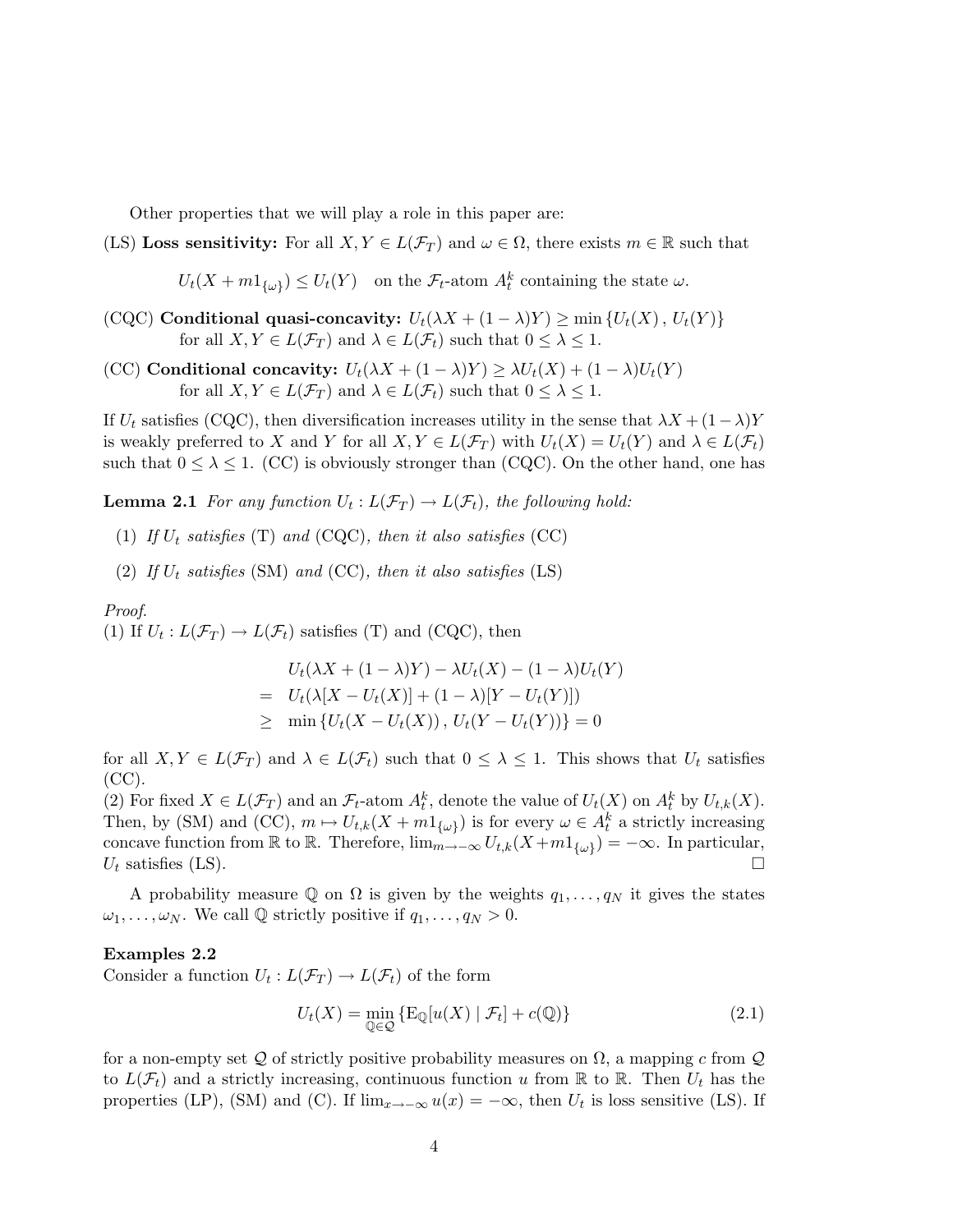u is concave, then  $U_t$  satisfies (CC). Preference functionals of the form (2.1) are studied in Maccheroni et al. [17, 18]. In the special case  $c \equiv 0$ , (2.1) reduces to a multi-prior conditional expectation

$$
\min_{\mathbb{Q}\in\mathcal{Q}}\mathrm{E}_{\mathbb{Q}}[u(X)\mid\mathcal{F}_t];\tag{2.2}
$$

see Gilboa and Schmeidler [13] for an axiomatization in the unconditional case and Epstein and Schneider  $[9]$  for the conditional and dynamic case. If  $\mathcal Q$  consists of only one element  $Q$ ,  $(2.2)$  is simply a conditional expected utility

$$
\mathrm{E}_{\mathbb{Q}}[u(X)\mid \mathcal{F}_t].
$$

For  $u(x) = x$ , the mapping  $U_t$  in (2.1) has the translation property (T), and  $-U_t$  is a convex monetary risk measure; see Föllmer and Schied  $[10, 11]$  for the unconditional case and Cheridito et al. [4, 5] for the conditional and dynamic case. If  $u(x) = x$  and  $c \equiv 0$ , then  $-U_t$  is a coherent risk measure; see Artzner et al. [1], Delbaen [6, 7] for the unconditional case and Artzner et al. [2], Delbaen [8], Riedel [22], Roorda et al. [23] for conditional and dynamic coherent risk measures.

#### 2.2 Incremental utilities

If at time t, our agent is already holding a portfolio with time T payoff  $V \in L(\mathcal{F}_T)$  when considering another payoff  $X \in L(\mathcal{F}_T)$ , the question is how  $U_t(X+V)$  compares to  $U_t(V)$ . We call V the agent's endowment and define

**Definition 2.3** The incremental utility with respect to a utility function  $U_t$  at time t and endowment  $V \in L(\mathcal{F}_T)$  is given by

$$
U_t^V(X) := U_t(V + X) - U_t(V), \quad X \in L(\mathcal{F}_T). \tag{2.3}
$$

Clearly, if  $U_t$  has any of the properties (LP), (SM), (C), (T), (LS), (CQC), (CC), then so does  $U_t^V$ . Moreover,  $U_t^V(0) = 0$ , and  $U_t^0$  induces the same conditional preference order on  $L(\mathcal{F}_T)$  as  $U_t$ .

#### 2.3 Certainty equivalents

**Definition 2.4** Let  $U_t$  be a utility function at time t. The certainty equivalent  $C_t^V(X)$ of  $X \in L(\mathcal{F}_T)$  with respect to  $U_t$  and endowment  $V \in L(\mathcal{F}_T)$  is defined as the unique  $m \in L(\mathcal{F}_t)$  that satisfies

$$
U_t^V(m) = U_t^V(X).
$$

Note that  $C_t^V(X)$  always exists and is unique because  $U_t^V$  has the properties (SM) and  $(C).$ 

**Proposition 2.5** For every utility function  $U_t$  at time t and  $V \in L(\mathcal{F}_T)$ , the corresponding certainty equivalent  $C_t^V$  has the following properties: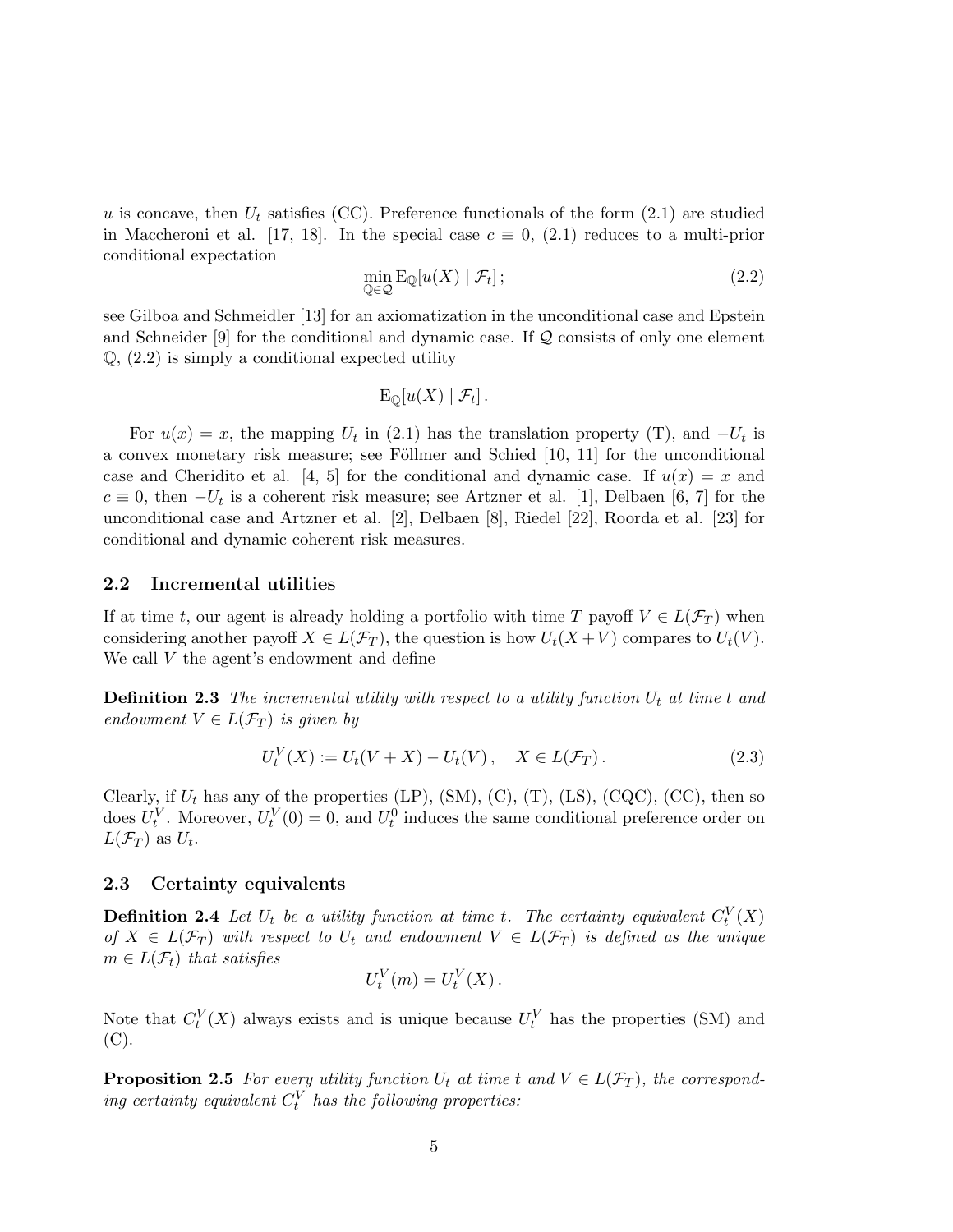- (1) For all  $X, Y \in L(\mathcal{F}_T)$ :  $U_t^V(X) \geq U_t^V(Y) \Leftrightarrow C_t^V(X) \geq C_t^V(Y)$ .
- (2)  $C_t^V$  satisfies (LP), (SM), (C) and  $C_t^V(m) = m$  for all  $m \in L(\mathcal{F}_t)$ .
- (3) If  $U_t$  satisfies (LS), then so does  $C_t^V$ .
- (4) If  $U_t$  satisfies (CQC), then so does  $C_t^V$ .
- (5) If  $U_t$  satisfies (T), then  $U_t^V = C_t^V$ .
- (6) For all  $X, Y, W \in L(\mathcal{F}_T)$ :  $C_t^V(X) \geq C_t^V(Y) \Leftrightarrow C_t^W(V - W + X) \geq C_t^W(V - W + Y).$
- (7) If  $C_t^V$  satisfies (T) for some  $V \in L(\mathcal{F}_T)$ , then  $C_t^W$  satisfies (T) for all  $W \in L(\mathcal{F}_T)$ .
- (8) If  $C_t^V$  satisfies (CC), then it also satisfies (T).

*Proof.* (1)–(5) are obvious. (6) can be derived from (1) and the definition of  $U_t^V$  as follows:

$$
C_t^V(X) \ge C_t^V(Y) \Leftrightarrow U_t^V(X) \ge U_t^V(Y) \Leftrightarrow U_t(V+X) \ge U_t(V+Y)
$$
  
\n
$$
\Leftrightarrow U_t^W(V-W+X) \ge U_t^W(V-W+X) \Leftrightarrow C_t^W(V-W+X) \ge C_t^W(V-W+X).
$$

To show (7), let  $W, X \in L(\mathcal{F}_T)$  and  $m \in L(\mathcal{F}_t)$ . It follows from  $C_t^W(X) = C_t^W(C_t^W(X))$ and (6) that  $C_t^V(W - V + X) = C_t^V(W - V + C_t^W(X))$ . If  $C_t^V$  satisfies (T), then

$$
C_t^V(W - V + X + m) = C_t^V(W - V + X) + m
$$
  
=  $C_t^V(W - V + C_t^W(X)) + m = C_t^V(W - V + C_t^W(X) + m),$ 

which by (6) and (2) implies  $C_t^W(X + m) = C_t^W(C_t^W(X) + m) = C_t^W(X) + m$ .

As for (8), assume that  $C_t^V$  satisfies (CC). Then, for all  $X \in L(\mathcal{F}_T)$ ,  $m \in L(\mathcal{F}_t)$  and  $\lambda \in (0,1),$ 

$$
C_t^V(X+m) \ge \lambda C_t^V\left(\frac{X}{\lambda}\right) + (1-\lambda)C_t^V\left(\frac{m}{1-\lambda}\right) = \lambda C_t^V\left(\frac{X}{\lambda}\right) + m.
$$

Since  $C_t^V$  has the continuity property (C), we can let  $\lambda$  tend towards 1 to conclude  $C_t^V(X +$  $m \geq C_t^V(X) + m$ . This also shows  $C_t^V(\tilde{X} + \tilde{m}) \geq C_t^V(\tilde{X}) + \tilde{m}$  for  $\tilde{X} = X + m$  and  $\tilde{m} = -m$ , and (8) is proved.  $\Box$ 

Properties (1) and (2) show that  $C_t^V$  is a utility function at time t that induces the same conditional preference order on  $L(\mathcal{F}_T)$  as  $U_t^V$ . Since  $C_t^V(0) = 0$ , it follows from (LP) that

$$
C_t^V(1_A X) = 1_A C_t^V(X) \quad \text{for all } X \in L(\mathcal{F}_t) \text{ and } A \in \mathcal{F}_t.
$$

Properties (6) and (7) will be needed in the proof of the main result, Theorem 3.4, below.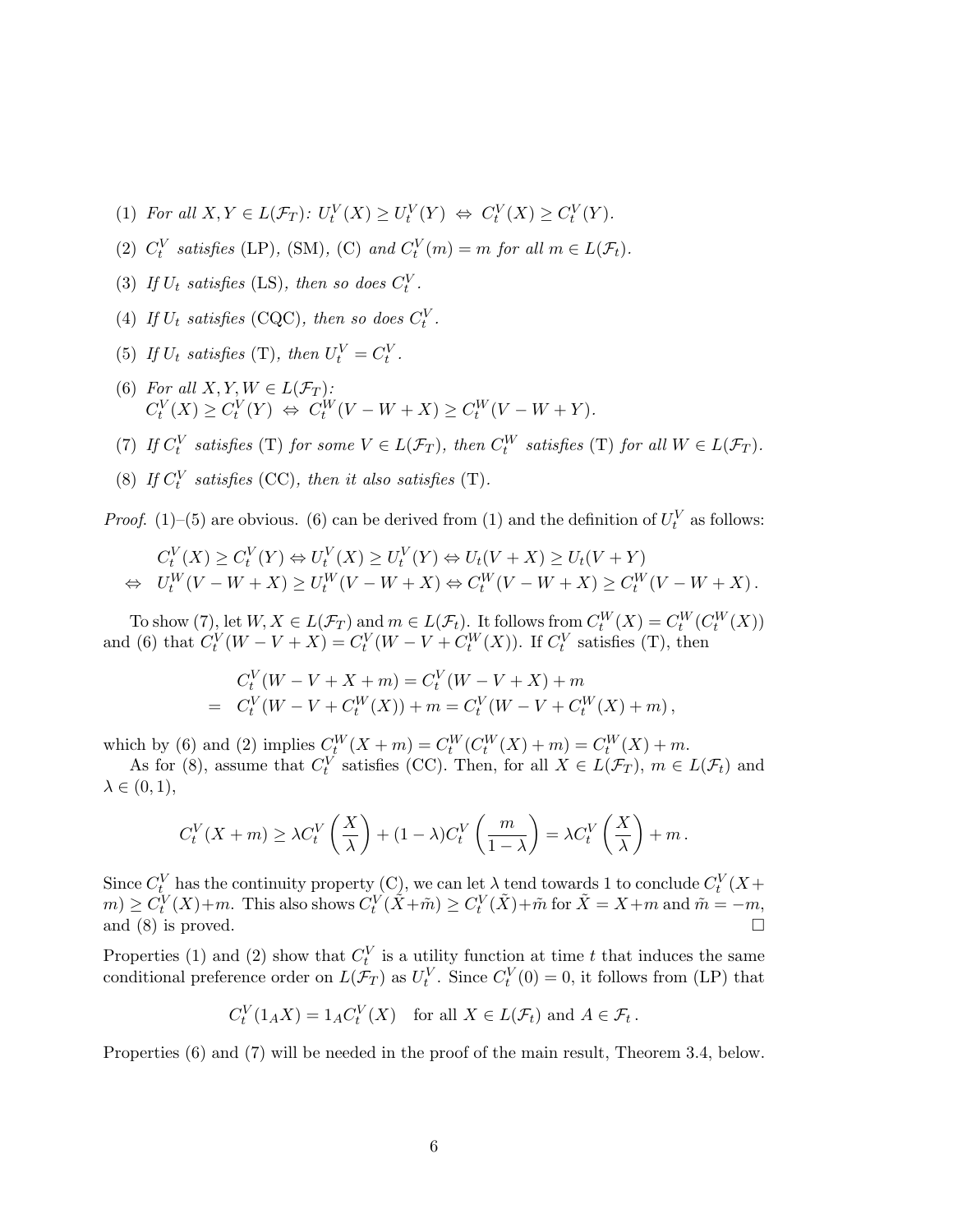#### 2.4 Indifference prices

**Definition 2.6** The indifference bid price  $b_t^V(X)$  of  $X \in L(\mathcal{F}_T)$  with respect to a utility function  $U_t$  at time t and endowment  $V \in L(\mathcal{F}_T)$  is the unique  $m \in L(\mathcal{F}_t)$  such that

$$
U_t^V(X - m) = 0.
$$
\n(2.4)

 $b_t^V(X)$  exists and is unique because  $U_t^V$  satisfies (SM), (C) and  $U_t^V(0) = 0$ . The defining equality (2.4) means

$$
U_t(V+X-b_t^V(X))=U_t(V);
$$

in other words,  $b_t^V(X)$  is the maximal price that an agent with utility function  $U_t$  and endowment  $V$  can pay for  $X$  at time  $t$  without loosing utility. The indifference ask price at time t corresponding to  $U_t$  and endowment  $V \in L(\mathcal{F}_T)$  is given by  $a_t^V(X) = -b_t^V(-X)$ . It satisfies

$$
U_t(V - X + a_t^V(X)) = U_t(V)
$$

and is the minimal price for which the agent can sell  $X$  at time  $t$  without loosing utility.

**Proposition 2.7** Let  $b_t^V$  be the indifference price and  $C_t^V$  the certainty equivalent with respect to a utility function  $U_t$  at time t and endowment  $V \in L(\mathcal{F}_T)$ . Then  $b_t^V$  has the following properties:

- (1)  $b_t^V$  satisfies (LP), (SM), (C), (T) and  $b_t^V(m) = m$  for all  $m \in L(\mathcal{F}_t)$ .
- (2) If  $U_t$  satisfies (LS), then so does  $b_t^V$ .
- (3) If  $U_t$  satisfies (CQC), then  $b_t^V$  satisfies (CC) and  $a_t^V \geq b_t^V$ .
- (4) If  $U_t$  satisfies (T), then  $U_t^V = C_t^V = b_t^V$ .
- (5) If  $C_t^V$  satisfies (T), then  $C_t^V = b_t^V$ .
- (6) For all  $X \in L(\mathcal{F}_T)$ :  $b_t^V(X) = -C_t^{V+X}(-X)$  and  $a_t^V(X) = C_t^{V-X}(X)$ .

*Proof.* The proof of  $(1)$ ,  $(2)$ ,  $(4)$  and  $(5)$  is straightforward. The first part of  $(3)$  follows from the fact that

$$
U_t^V(\lambda X + (1 - \lambda)Y - \lambda b_t^V(X) - (1 - \lambda)b_t^V(Y))
$$
  
\n
$$
\geq \min \{ U_t^V(X - b_t^V(X)), U_t^V(Y - b_t^V(Y)) \} = 0
$$

for all  $X, Y \in L(\mathcal{F}_T)$  and  $\lambda \in L(\mathcal{F}_t)$  such that  $0 \leq \lambda \leq 1$ . To see that  $a_t^V \geq b_t^V$ , note that  $0 = b_t^V(0) \geq \frac{1}{2}$  $\frac{1}{2}b_t^V(X) + \frac{1}{2}b_t^V(-X)$ , and therefore,  $a_t^V(X) \geq b_t^V(X)$ . To show (6), we fix  $X \in L(\mathcal{F}_T)$ .  $b_t^V(X)$  satisfies  $C_t^V(X - b_t^V(X)) = C_t^V(0)$ . By (6) of Proposition 2.5, this is equivalent to  $-b_t^V(X) = C_t^{\overline{V}+X}(-b_t^V(X)) = C_t^{\overline{V}+X}(-X)$ , which proves  $b_t^V(X) =$  $-C_t^{V+X}(-X)$ . Since  $C_t^V(-X+a_t^V(X))=C_t^V(0)$ , it follows from (6) of Proposition 2.5 that  $a_t^V(X) = C_t^{V-X}(a_t^V(X)) = C_t^{V-X}(X)$ .

As for certainty equivalents, the local property (LP) for  $b_t^V$  takes the particular form

$$
b_t^V(1_A X) = 1_A b_t^V(X) \quad \text{for all } X \in L(\mathcal{F}_T) \text{ and } A \in \mathcal{F}_t \,.
$$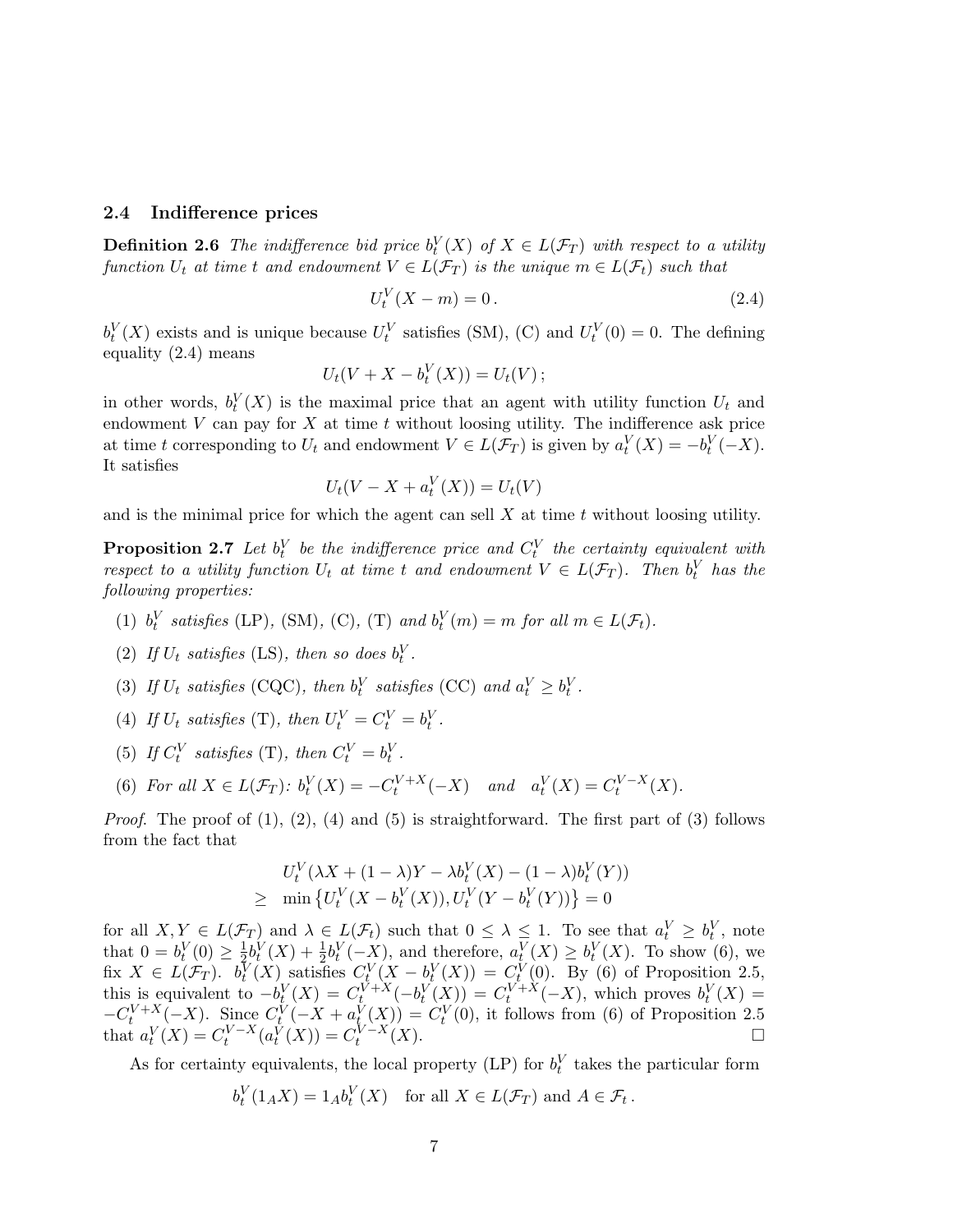## 3 Time-consistency and recursiveness

**Definition 3.1** A dynamic utility function is a family  $(U_t)_{t=0}^T$  of utility functions at times  $t = 0, \ldots, T$ . We call a dynamic utility function  $(U_t)_{t=0}^T$  time-consistent if for all  $X, Y \in$  $L(\mathcal{F}_T)$  and  $t \leq T-1$ ,

$$
U_{t+1}(X) \ge U_{t+1}(Y) \quad implies \quad U_t(X) \ge U_t(Y). \tag{3.1}
$$

If  $(U_t)_{t=0}^T$  is not time-consistent, then there exist  $X, Y \in L(\mathcal{F}_T)$  and  $t \leq T-1$  such that  $U_{t+1}(X) \geq U_{t+1}(Y)$  everywhere on  $\Omega$ , but  $U_t(X) < U_t(Y)$  on at least one  $\mathcal{F}_t$ -atom  $A_t^k$ . This means that at time t, in the event  $A_t^k$ , the agent prefers Y to X while s/he knows that at time  $t + 1$ , s/he will weakly prefer X to Y in every state of the world.

Dynamic consistency conditions equal or similar to (3.1) have been studied in various contexts; see for instance, Cheridito et al. [4] and the references therein.

In the following lemma we give equivalent conditions for time-consistency of a dynamic utility function.

**Lemma 3.2** Let  $(U_t)_{t=0}^T$  be a dynamic utility function with certainty equivalents  $(C_t^V)_{t=0}^T$ ,  $V \in L(\mathcal{F}_T)$ . Then for fixed  $0 \leq s < t \leq T$ , the following are equivalent:

- (1) For all  $X, Y \in L(\mathcal{F}_T)$ ,  $U_t(X) \geq U_t(Y)$  implies  $U_s(X) \geq U_s(Y)$
- (2) For all  $X, Y, V \in L(\mathcal{F}_T)$ ,  $U_t^V(X) \geq U_t^V(Y)$  implies  $U_s^V(X) \geq U_s^V(Y)$

(3) 
$$
C_s^0(X) = C_s^0(C_t^0(X))
$$
 for all  $X \in L(\mathcal{F}_T)$ 

(4) 
$$
C_s^V(X) = C_s^V(C_t^V(X))
$$
 for all  $X, V \in L(\mathcal{F}_T)$ 

Proof.

 $(1) \Leftrightarrow (2)$ :

First, assume (1) and let  $X, Y, V \in L(\mathcal{F}_T)$  such that  $U_t^V(X) \geq U_t^V(Y)$ . This is equivalent to  $U_t(V+X) \geq U_t(V+Y)$ . Hence, it follows from (1) that  $U_s(V+X) \geq U_s(V+Y)$ , which is equivalent to  $U_s^V(X) \geq U_s^V(Y)$ . This proves  $(1) \Rightarrow (2)$ . (1) follows from  $(2)$  since  $U_t$  and  $U_s$  induce the same preference orders as  $U_t^0$  and  $U_s^0$ , respectively.  $(2) \Leftrightarrow (4)$ :

Assume (2) and let  $X, V \in L(\mathcal{F}_T)$ . By definition of  $C_t^V$ , one has  $U_t^V(X) = U_t^V(C_t^V(X))$ . Hence, it follows from (2) that  $U_s^V(X) = U_s^V(C_t^V(X))$ , and therefore,  $C_s^V(X) = C_s^V(C_t^V(X))$ . This shows (2)  $\Rightarrow$  (4). If (4) holds and  $U_t^V(X) \ge U_t^V(Y)$  for some  $X, Y, V \in L(\mathcal{F}_T)$ , then  $C_t^V(X) \geq C_t^V(Y)$  and therefore,  $C_s^V(X) = C_s^V(C_t^V(X)) \geq C_s^V(C_t^V(Y)) = C_s^V(Y)$ . This shows  $U_s^V(X) \ge U_s^V(Y)$  and hence,  $(4) \Rightarrow (2)$ .

 $(1) \Leftrightarrow (3)$  follows like  $(2) \Leftrightarrow (4)$ , and the proof is complete.

Lemma 3.2 allows us to prove the following uniqueness result for time-consistent utility functions.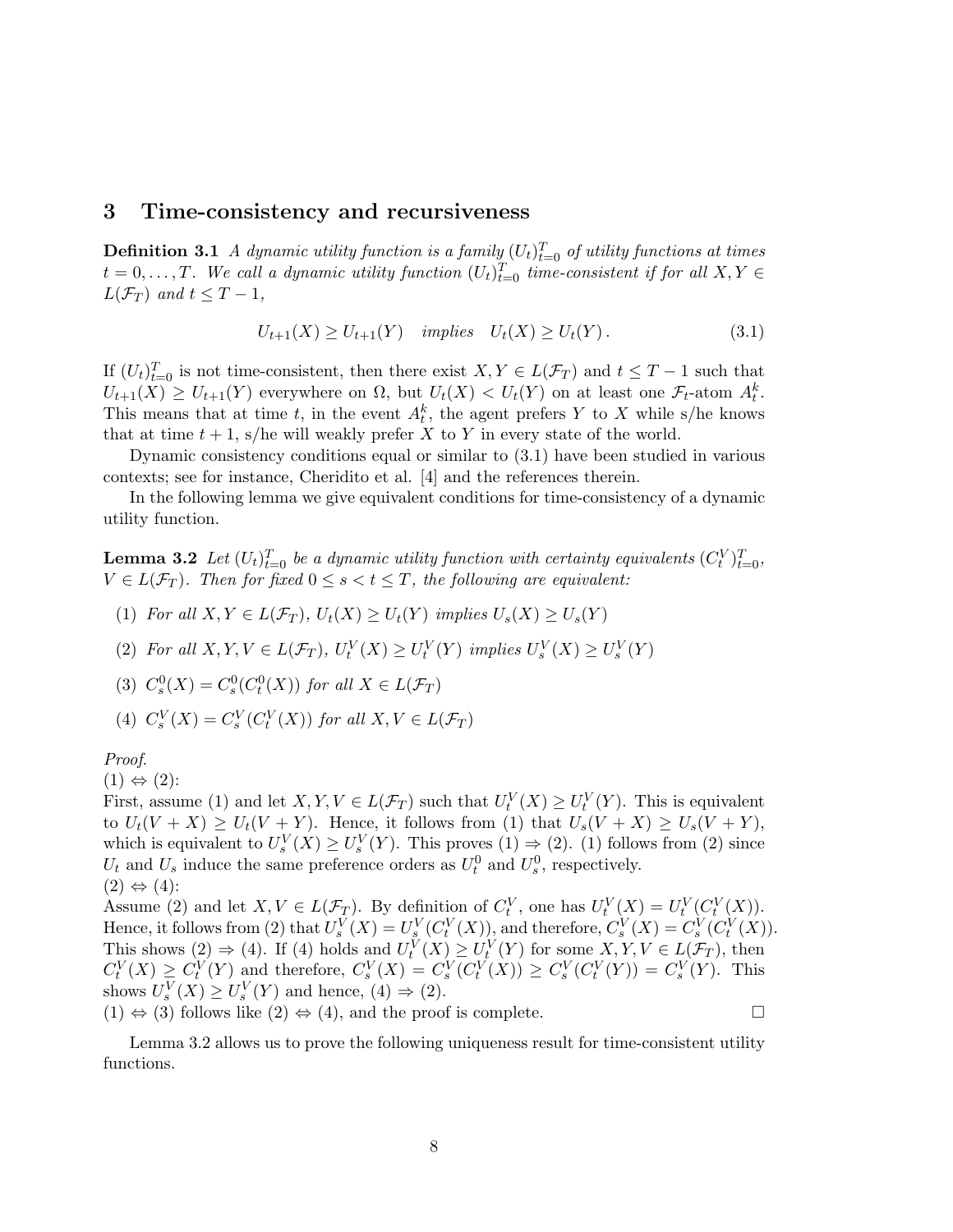**Proposition 3.3** Let  $(U_t)_{t=0}^T$  and  $(\tilde{U}_t)_{t=0}^T$  be two dynamic utility functions and  $V \in$  $L(\mathcal{F}_T)$ . Denote by  $(C_t^V)_{t=0}^T$  and  $(\tilde{C}_t^V)_{t=0}^T$  the certainty equivalents corresponding to  $(U_t)_{t=0}^T$ ,  $(\tilde{U}_t)_{t=0}^T$  and V. Assume that  $C_0^V = \tilde{C}_0^V$ . Then  $C_t^V = \tilde{C}_t^V$  for all  $1 \le t \le T$ .

*Proof.* Fix  $1 \le t \le T$  and  $X \in L(\mathcal{F}_T)$ . Denote  $A =$ n  $C_t^V(X) > \tilde{C}_t^V(X)$ o  $\in \mathcal{F}_t$  and observe that ¡ ¢  $\overline{a}$ ´

$$
C_0^V (1_A C_t^V (X)) = C_0^V (1_A X) = \tilde{C}_0^V (1_A X) = \tilde{C}_0^V (1_A \tilde{C}_t^V (X)) .
$$

This implies that A is empty. Otherwise, it would follow from (SM) that  $C_0^V$ ¡  $1_A C_t^V(X)$ ¢ s implies that A is empty. Otherwise, it would follow from (SM) that  $C_0^V\left(1_A C_t^V(X)\right) >$ This implies that A is empty. Otherwise, it would follow from (SM) that  $C_0$   $(1_A C_t^V(X))$ <br>  $\tilde{C}_0^V\left(1_A \tilde{C}_t^V(X)\right)$ . Analogously, it follows that the set  $\left\{C_t^V(X) < \tilde{C}_t^V(X)\right\} \in \mathcal{F}_t$  is empty, and the proposition is proved.  $\Box$ 

We call a sequence of functions  $f_t: L(\mathcal{F}_T) \to L(\mathcal{F}_t), t = 0, \ldots, T$ , recursive if  $f_s \circ f_t = f_s$ for all  $s < t$ . The next theorem shows that a dynamic utility function leads to recursive indifference prices if an only if the corresponding certainty equivalents have the translation property (T). The precise statement is as follows. The proof is given in the Appendix.

**Theorem 3.4** Let  $(U_t)_{t=0}^T$  be a time-consistent dynamic utility function.

- (1) If  $C_t^0$  has the translation property (T) for every  $t = 1, ..., T$ , then  $(b_t^V)_{t=0}^T$  is recursive for all  $V \in L(\mathcal{F}_T)$ .
- (2) If  $U_1$  is loss sensitive and  $(b_t^V)_{t=0}^T$  is recursive for all  $V \in L(\mathcal{F}_T)$ , then  $C_t^V$  satisfies (T) for each  $t = 1, ..., T$  and all  $V \in L(\mathcal{F}_T)$ .

#### Remarks 3.5

1. In part (2) of Theorem 3.4 we do not obtain that  $C_0^V$  has the translation property. For instance, if  $T = 1$ , then for every dynamic utility function  $(U_t)_{t=0}^1$  and  $V \in L(\mathcal{F}_1)$ , the corresponding indifference bid prices trivially satisfy  $b_0^V(b_1^V(X)) = b_0^V(X)$  for  $X \in L(\mathcal{F}_1)$ . Hence,  $(b_t^V)_{t=0}^1$  is recursive even if the certainty equivalent  $C_0^V$  does not have the translation property (T).

2. Part (2) of Theorem 3.4 does not hold if the filtration is not strongly refining. If, for example,  $T = 2$ ,  $\mathcal{F}_0 = \mathcal{F}_1$  and  $U_0 = U_1$ , then for every  $V \in L(\mathcal{F}_2)$ ,  $b_0^V = b_1^V$  and consequently,  $b_0^V(b_1^V(X)) = b_0^V(X)$  for all  $X \in L(\mathcal{F}_2)$ . Since one also has  $b_1^V(b_2^V(X)) =$  $b_1^V(X)$ ,  $(b_t^V)_{t=0}^2$  is recursive. But again, the corresponding certainty equivalents  $C_0^V = C_1^V$ do not necessarily satisfy (T).

#### Examples 3.6

#### 1. Dynamic utility functions with the translation property

Let  $(U_t)_{t=0}^T$  be a time-consistent sequence of utility functions with the translation property (T). Then the normalized utility functions  $(U_t^0)_{t=0}^T$  also satisfy (T), and it follows from (5) of Proposition 2.5 that  $U_t^0 = C_t^0$ . Hence, by part (1) of Theorem 3.4,  $(U_t)_{t=0}^T$  induces recursive indifference prices.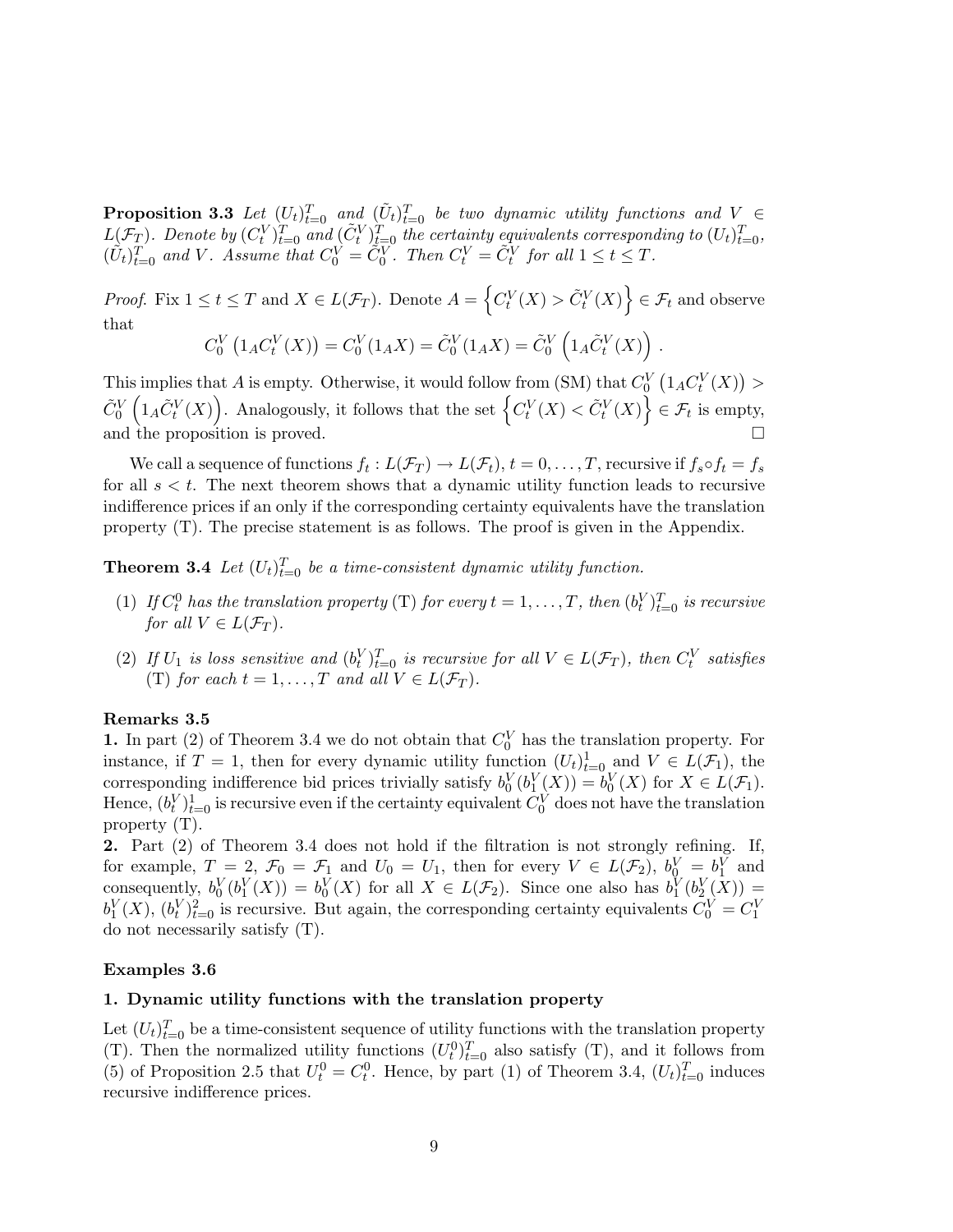It is shown in Föllmer and Schied [10] that every concave function  $U: L(\mathcal{F}_T) \to \mathbb{R}$ with the properties (M) and (T) has a representation of the form

$$
U(X) = \min_{\mathbb{Q} \in \mathcal{Q}} \{ \mathcal{E}_{\mathbb{Q}}[X] + c(\mathbb{Q}) \}
$$
\n(3.2)

for a non-empty set of probability measures Q on  $\Omega$  and a function  $c: \mathcal{Q} \to \mathbb{R}$ .

If  $(U_t)_{t=0}^T$  is a dynamic utility function such that all  $U_t$  satisfy (T) and (CC), then it follows from Theorem 3.23 of Cheridito et al. [4] that it can be represented as

$$
U_t(X) = \min_{\mathbb{Q} \in \mathcal{Q}_t} \{ \mathbb{E}_{\mathbb{Q}}[X \mid \mathcal{F}_t] + c_t(\mathbb{Q}) \}, \quad X \in L(\mathcal{F}_T), t = 0, \ldots, T,
$$

for non-empty subsets  $\mathcal{Q}_t$  of strictly positive probability measures on  $\Omega$  and a sequence of functions  $c_t$  from  $\mathcal{Q}_t$  to  $L(\mathcal{F}_t)$ . Necessary and sufficient conditions for time-consistency in terms of the sequence  $(Q_t, c_t)_{t=0}^T$  can be found in Cheridito et al. [4, 5].

A specific example of a time-consistent dynamic utility function with the property (T) is the dynamic entropic utility function

$$
U_t(X) := -\frac{1}{\gamma} \log \mathbb{E}_{\mathbb{P}}[e^{-\gamma X} | \mathcal{F}_t], \quad X \in L(\mathcal{F}_T), t = 0, \dots, T,
$$
 (3.3)

for a constant  $\gamma > 0$ . It gives the same preferences as conditional expected exponential utility  $\mathbb{E}_{\mathbb{P}}[e^{-\gamma X} | \mathcal{F}_t]$ . A generalized version of (3.3) is discussed in Example 5.6 of Cheridito et al. [4].

#### 2. Dynamic expected utility

Let  $\mathbb Q$  be a fixed strictly positive probability measure on  $\Omega$  and u a strictly increasing, continuous function from  $\mathbb R$  to  $\mathbb R$ . Define

$$
U_t(X) := \mathrm{E}_{\mathbb{Q}}[u(X) | \mathcal{F}_t], \quad X \in L(\mathcal{F}_T), t = 0, \ldots, T.
$$

It follows from the tower property of the conditional expectation that  $(U_t)_{t=0}^T$  is timeconsistent. If  $\lim_{x\to-\infty} u(x) = -\infty$ , then all  $U_t$  are loss sensitive. Hence, it follows from Theorem 3.4 that the indifference bid prices  $(b_t^V)_{t=0}^T$  induced by  $(U_t)_{t=0}^T$  are recursive for all  $V \in L(\mathcal{F}_T)$  if and only if the certainty equivalents

$$
C_t^0(X) = u^{-1} \left( \mathbb{E}_{\mathbb{Q}}[u(X) | \mathcal{F}_t] \right), \quad X \in L(\mathcal{F}_T), t = 1, \dots, T,
$$

have the translation property  $(T)$ . It is well-known that this is exactly the case when u has constant absolute risk aversion, that is, either

$$
u(x) = a + bx \text{ for } a \in \mathbb{R} \text{ and } b > 0,
$$
  
\n
$$
u(x) = a - be^{-\gamma x} \text{ for } a \in \mathbb{R} \text{ and } b, \gamma > 0, \text{ or}
$$
  
\n
$$
u(x) = a + be^{\gamma x} \text{ for } a \in \mathbb{R} \text{ and } b, \gamma > 0,
$$

where the last case is ruled out by the condition  $\lim_{x\to-\infty} u(x) = -\infty$ . A related result was obtained by Gerber [12] in Example 5.e of Section 5.4, where the iterativity of the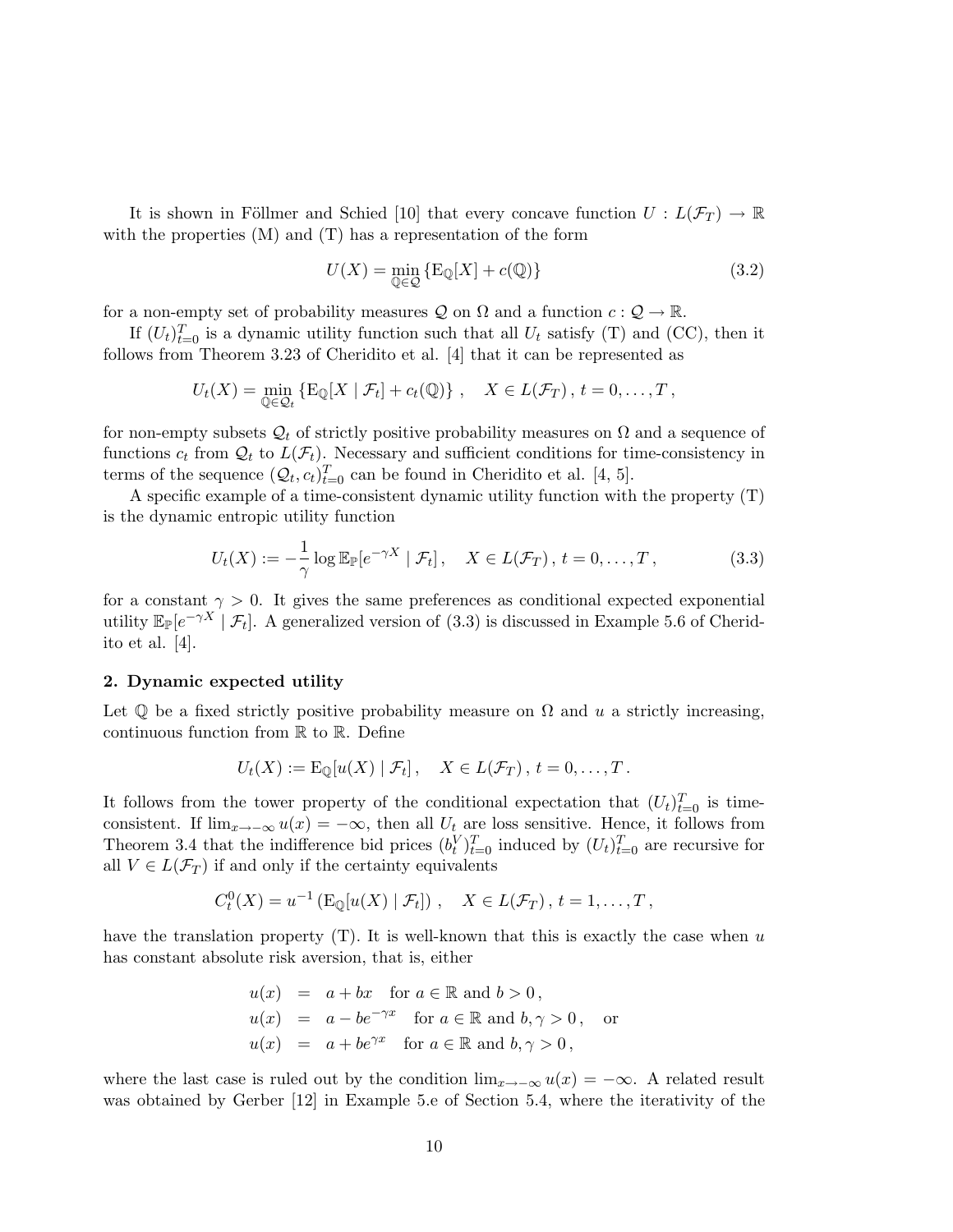premium principle of zero utility is discussed.

#### 3. Dynamic multi-prior expected utility

Let  $(U_t)_{t=0}^T$  be a dynamic utility function given by

$$
U_t(X) = \min_{\mathbb{Q} \in \mathcal{Q}} \mathbb{E}_{\mathbb{Q}}[u(X) | \mathcal{F}_t], \quad X \in L(\mathcal{F}_T), t = 0, \dots, T,
$$

for a non-empty closed convex set  $Q$  of strictly positive probability measures and a strictly increasing, concave function u from  $\mathbb R$  to  $\mathbb R$ . Necessary and sufficient conditions on the set  $\mathcal{Q}$  for  $(U_t)_{t=0}^T$  to be time-consistent have been studied in Epstein and Schneider [9], Artzner et al. [2], Delbaen [8], Riedel [22], Roorda et al. [23]. Let us assume that these conditions are satisfied and  $\lim_{x\to-\infty}u(x) = -\infty$ . Then  $(U_t)_{t=0}^T$  is a time-consistent sequence of loss sensitive utility functions. By Theorem 3.4, the corresponding indifference prices are recursive if and only if the certainty equivalents

$$
C_t^0(X) = u^{-1} \left( \min_{\mathbb{Q} \in \mathcal{Q}} \mathbb{E}_{\mathbb{Q}}[u(X) | \mathcal{F}_t] \right), \quad X \in L(\mathcal{F}_T), t = 1, \dots, T,
$$

have the translation property (T). This is equivalent to the fact that for all  $t \in \{1, \ldots, T\}$ and  $m \in L(\mathcal{F}_t)$ ,

$$
\min_{\mathbb{Q}\in\mathcal{Q}} \mathrm{E}_{\mathbb{Q}}[u(X)\mid \mathcal{F}_t] \quad \text{and} \quad \min_{\mathbb{Q}\in\mathcal{Q}} \mathrm{E}_{\mathbb{Q}}[u(X+m)\mid \mathcal{F}_t]
$$

induce the same conditional preference on  $L(\mathcal{F}_T)$ . This is the case if and only if for all  $m \in \mathbb{R}$ , the shifted function  $u^m(.) := u(m + .)$  is an affine transformation of u, which is true if and only if u has constant absolute risk aversion.

## 4 The case of a financial market

Until now the only investment opportunity available to our agent has been to invest in the money market account. In the following we introduce a more general financial market and adapt the definition of indifference prices accordingly. We show that if the agent has a time-consistent utility function whose certainty equivalents have the translation property (T), then indifference prices remain recursive.

To allow for frictions and constraints, we model trading gains attainable over the time interval  $[t-1, t]$  by a general set  $\mathcal{M}_t$  of  $\mathcal{F}_t$ -measurable random variables containing 0 and satisfying the following property:

$$
1_A X + 1_{A^c} Y \in \mathcal{M}_t \quad \text{for all } X, Y \in \mathcal{M}_t \quad \text{and } A \in \mathcal{F}_{t-1}.
$$
 (4.1)

We set  $\hat{U}_T := U_T$ ,

$$
\hat{U}_t(X) := \sup_{Z \in \mathcal{M}_{t+1} + \dots + \mathcal{M}_T} U_t(X + Z) \quad \text{for} \quad X \in L(\mathcal{F}_T) \text{ and } t \le T - 1
$$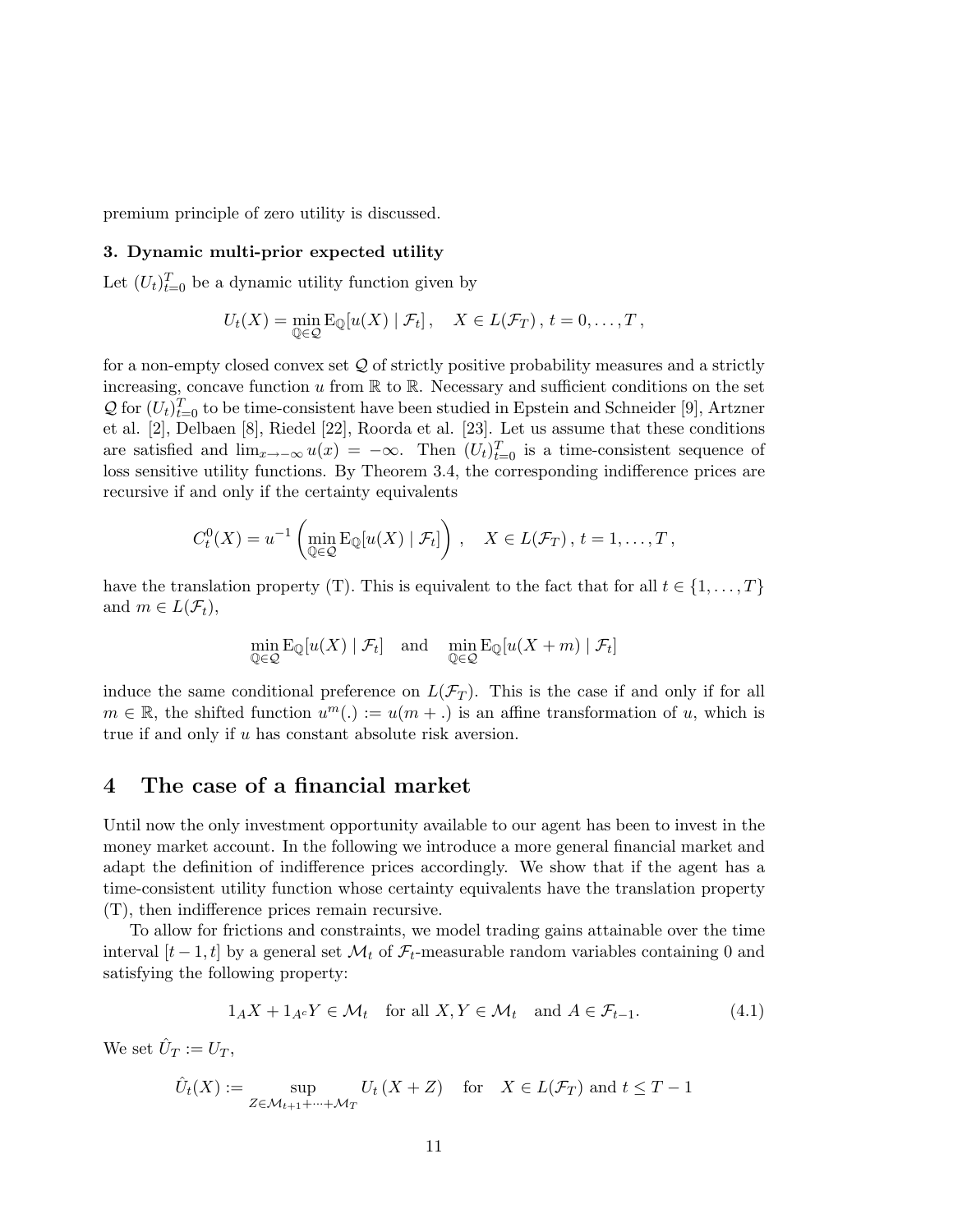and say condition (A) holds if for every  $t \leq T-1$  and all  $X \in L(\mathcal{F}_T)$ , there exist unique  $Z_{t+1} \in \mathcal{M}_{t+1}, \ldots, Z_T \in \mathcal{M}_T$  depending  $||.||_{\infty}$ -continuously on X such that  $\hat{U}_t(X) =$  $U_t$  (X +  $Z_{t+1}$  +  $\cdots$  +  $Z_T$ ). The following lemma shows that for a dynamic utility function  $(U_t)_{t=0}^T$  and a financial market  $(\mathcal{M}_t)_{t=1}^T$  satisfying condition  $(A), (\hat{U}_t)_{t=0}^T$  is again a dynamic utility function.

**Lemma 4.1** Let  $(U_t)_{t=0}^T$  be a dynamic utility function and  $(\mathcal{M}_t)_{t=1}^T$  a financial market such that condition  $\overline{A}$  holds. Then  $\hat{U}_t$  has the properties (LP), (SM), (C) for all  $t =$  $0, \ldots, T$ .

*Proof.* Since  $\hat{U}_T = U_T$ , it is enough to show the claim for  $t \leq T - 1$ .  $\hat{U}_t$  inherits the local property (LP) from  $U_t$ . To show that  $\hat{U}_t$  satisfies (SM), consider  $X \in L(\mathcal{F}_T)$ ,  $\varepsilon > 0$ ,  $\omega \in \Omega$  and let  $A_t^k$  be the  $\mathcal{F}_t$ -atom containing  $\omega$ . By condition (A), there exists  $Z \in$  $\mathcal{M}_{t+1} + \cdots + \mathcal{M}_T$  such that  $\hat{U}_t(X) = U_t(X+Z)$ , and one obtains

$$
\hat{U}_t(X + \varepsilon 1_{\{\omega\}}) \ge U_t(X + \varepsilon 1_{\{\omega\}} + Z) > U_t(X + Z) = \hat{U}_t(X) \text{ on } A_t^k.
$$

To prove (C), choose a sequence  $(X^n)_{n\in\mathbb{N}}$  in  $L(\mathcal{F}_T)$  converging to some  $X \in L(\mathcal{F}_T)$  with respect to  $\|\cdot\|_{\infty}$ . Then, by condition (A), there exist  $Z^n \in \mathcal{M}_{t+1} + \cdots + \mathcal{M}_T$  converging to  $Z \in \mathcal{M}_{t+1} + \cdots + \mathcal{M}_T$  with respect to  $||.||_{\infty}$  such that  $\hat{U}_t(X^n) = U_t(X^n + Z^n)$  and  $\hat{U}_t(X) = U_t(X+Z)$ . Hence, if follows from the continuity of  $U_t$  that  $\hat{U}_t(X^n) \to \hat{U}_t(X)$ .

We now adapt the definition of indifference prices to the case where there exists a financial market.

**Definition 4.2** Let  $(U_t)_{t=0}^T$  be a time-consistent dynamic utility function,  $V \in L(\mathcal{F}_T)$  and  $(\mathcal{M}_t)_{t=1}^T$  a financial market satisfying condition (A). Let  $Z_t \in \mathcal{M}_t$ ,  $1 \le t \le T$ , such that  $\hat{U}_0(V) = U_0(V + Z_1 + \cdots + Z_T)$ . The utility indifference bid price  $\hat{b}_t^V(X)$  of  $X \in L(\mathcal{F}_t)$ with respect to  $(U_t)_{t=0}^T$ , V and  $(\mathcal{M}_t)_{t=1}^T$  is the unique  $m \in L(\mathcal{F}_t)$  such that

$$
\hat{U}_t (V + Z_1 + \dots + Z_t + X - m) = \hat{U}_t (V + Z_1 + \dots + Z_t).
$$
\n(4.2)

In  $(4.2)$  we assume that the agent has endowment V at time 0 and starts trading according to  $Z_1, \ldots, Z_T$  to maximize utility at time T. But then at time t s/he is offered the payoff X and has to decide whether to buy it at price  $m$  and adapt the trading strategy after time t or reject and continue trading as planned.

The following corollary extends part (1) of Theorem 3.4 to the case of a financial market.

Corollary 4.3 Let  $(U_t)_{t=0}^T$  be a time-consistent dynamic utility function and  $(\mathcal{M}_t)_{t=1}^T$  a financial market such that condition (A) holds. Assume  $C_t^0$  has the translation property (T) for every  $t = 1, ..., T$ . Then for all  $V \in L(\mathcal{F}_T)$  and  $t = 0, ..., T$ ,

$$
\hat{U}_t(V + X - \hat{b}_t^V(X)) = \hat{U}_t(V),
$$
\n(4.3)

and  $(\hat{b}_t^V)_{t=0}^T$  is recursive.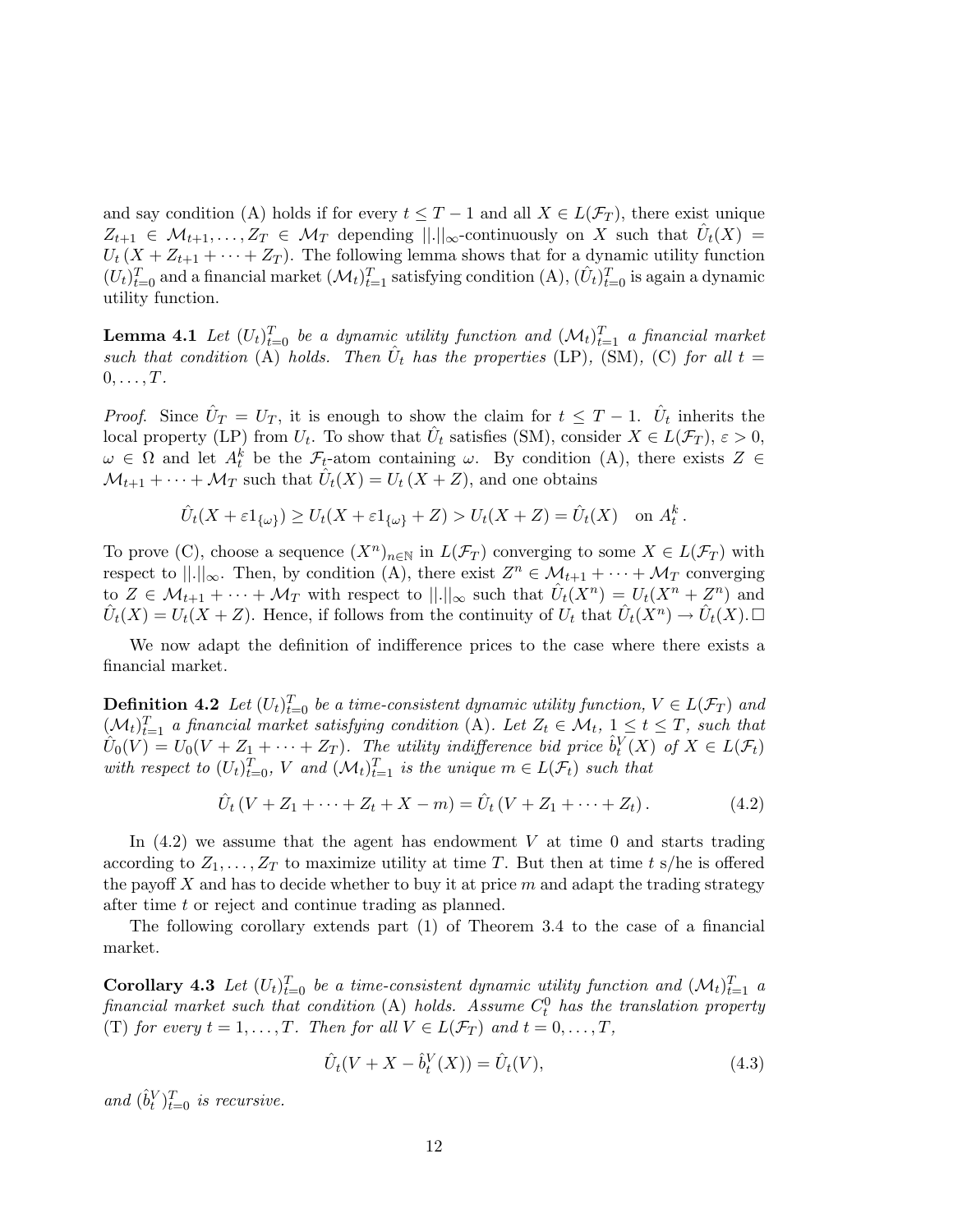*Proof.* By Lemma 4.1,  $(\hat{U}_t)_{t=0}^T$  is a dynamic utility function, and  $\hat{C}_t^0$  inherits the translation property (T) from  $C_t^0$  for all  $t = 1, ..., T$ . As a consequence one has (4.3) for every  $t = 1, \ldots, T$ , and for  $t = 0$ , (4.3) is equal to the defining equation (4.2). To complete the proof, it is enough to show that  $(\hat{U}_t)_{t=0}^{\hat{T}}$  is time-consistent. It then follows from Theorem 3.4 and (4.3) that  $(\hat{b}_t^V)_{t=0}^T$  is recursive. To show the time-consistency of  $(\hat{U}_t)_{t=0}^T$ , let  $s < t$ and  $X, Y \in L(\mathcal{F}_T)$  such that  $\hat{U}_t(X) \geq \hat{U}_t(Y)$ . Then there exists a  $Z^X \in \mathcal{M}_{t+1} + \cdots + \mathcal{M}_T$ such that  $U_t(X+Z^X) \ge U_t(Y+Z^2)$  for every  $Z^2 \in \mathcal{M}_{t+1} + \cdots + \mathcal{M}_T$ . Since the preference order induced by  $U_t$  is translation-invariant, one has  $U_t(X + Z^1 + Z^X) \ge U_t(Y + Z^1 + Z^2)$ for all  $Z^1 \in \mathcal{M}_{s+1} + \cdots + \mathcal{M}_t$ , and therefore, by time-consistency,  $U_s(X + Z^1 + Z^X) \geq$  $U_s(Y+Z^1+Z^2)$ . This shows that  $\hat{U}_s(X) \geq \hat{U}_s(Y)$ , and the corollary is proved.

## A Appendix: Proof of Theorem 3.4

In the whole appendix,  $(U_t)_{t=0}^T$  is a dynamic utility function.  $C_t^V$  and  $b_t^V$  denote the certainty equivalent and indifference bid price corresponding to  $U_t$  and endowment  $V \in$  $L(\mathcal{F}_T)$ .

#### Proof of Theorem 3.4.1.

Let  $V \in L(\mathcal{F}_T)$ . It follows from the time-consistency of  $(U_t)_{t=0}^T$  and Lemma 3.2 that  $(C_t^V)_{t=0}^T$  is recursive. By (7) of Proposition 2.5,  $C_t^V$  satisfies (T) for all  $t = 1, ..., T$ . Hence, it follows from (5) of Proposition 2.7 that  $C_t^V = b_t^V$  for all  $t = 1, ..., T$ . This shows that  $(b_t^V)_{t=1}^T$  is recursive. It remains to prove that

$$
b_0^V(b_1^V(X)) = b_0^V(X) \text{ for all } X \in L(\mathcal{F}_T). \tag{A.1}
$$

From  $C_1^V = b_1^V$  and  $C_0^V = C_0^V \circ C_1^V$  one obtains

$$
C_0^V(X - b_0^V(b_1^V(X))) = C_0^V(C_1^V(X - b_0^V(C_1^V(X)))) = C_0^V(C_1^V(X) - b_0^V(C_1^V(X))) = 0,
$$
  
which shows (A.1) and concludes the proof.

Our proof of Theorem 3.4.2 is based on a characterization of time-consistency of dynamic utility functions in terms of indifference sets. This extends results on the decomposition property of acceptance sets of monetary risk measures in Delbaen [8] and Cheridito et al. [4].

For  $0 \leq s \leq t \leq T$  and  $V \in L(\mathcal{F}_T)$ , we introduce the indifference set

$$
\mathcal{I}_{s,t}^V := \left\{ X \in L(\mathcal{F}_t) : U_s^V(X) = 0 \right\}.
$$

It follows from the definitions of  $U_s^V$  and  $C_s^0$  that

$$
\mathcal{I}_{s,t}^V = \{ X \in L(\mathcal{F}_t) : U_s(V + X) = U_s(V) \} = \{ X \in L(\mathcal{F}_t) : C_s^0(V + X) = C_s^0(V) \} .
$$

Thus,  $\mathcal{I}_{s,t}^V$  consists of all payoffs  $X \in L(\mathcal{F}_t)$  that leave an agent with endowment V indifferent at time s. Also, it is clear that

$$
\mathcal{I}_{s,t}^V = \{ X \in L(\mathcal{F}_t) : C_s^V(X) = 0 \} = \{ X \in L(\mathcal{F}_t) : b_s^V(X) = 0 \} .
$$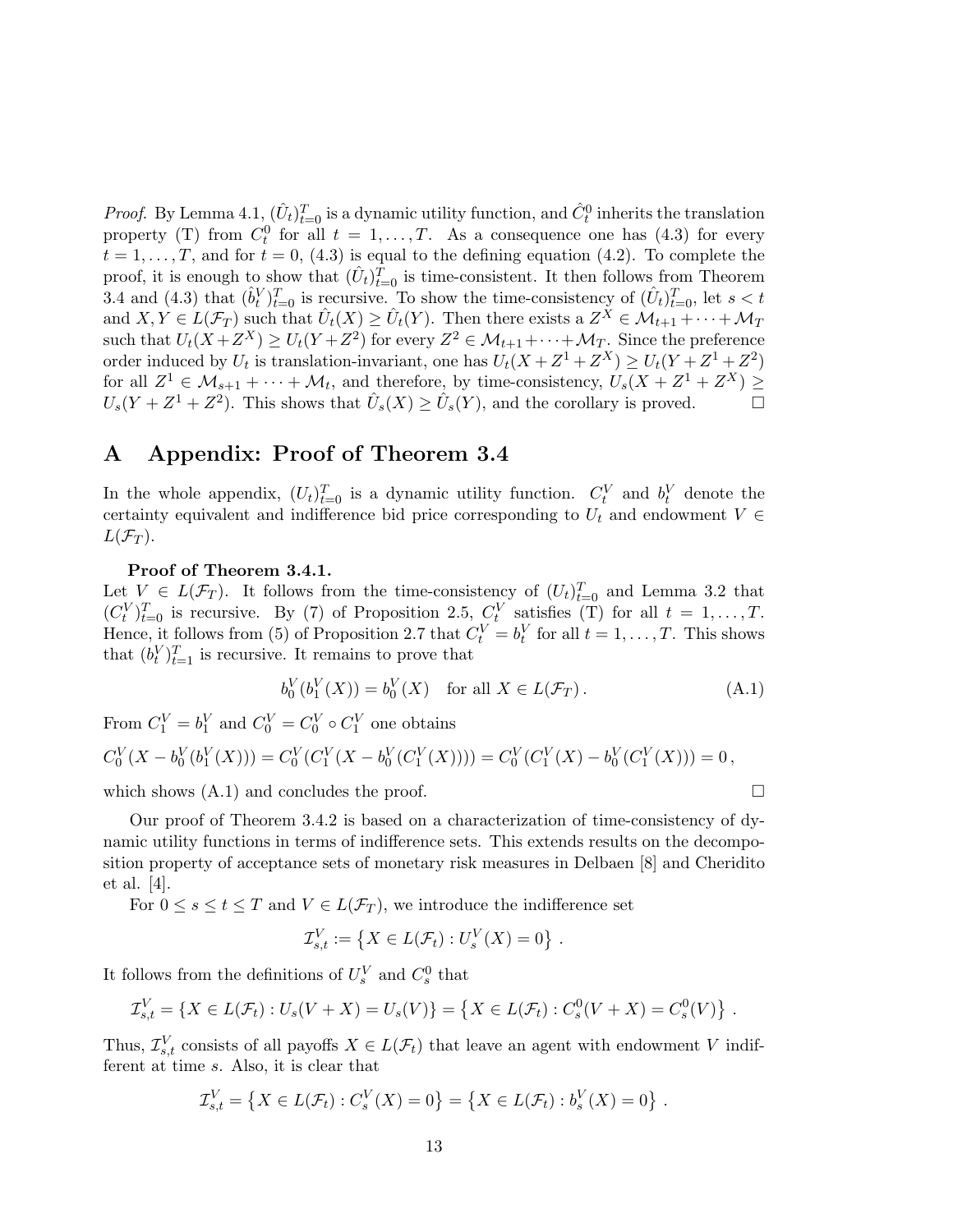The local property (LP) of  $U_s^V$  translates into the following property for  $\mathcal{I}_{s,t}^V$ :

(LP') Local property:  $1_A X + 1_{A^c} Y \in \mathcal{I}_{s,t}^V$  for all  $X, Y \in \mathcal{I}_{s,t}^V$  and  $A \in \mathcal{F}_s$ .

**Proposition A.1** For all  $0 \leq s < t \leq T$ , the following are equivalent:

(1) 
$$
C_s^0(X) = C_s^0(C_t^0(X))
$$
 for all  $X \in L(\mathcal{F}_T)$   
\n(2)  $C_s^V(X) = C_s^V(C_t^V(X))$  for all  $V, X \in L(\mathcal{F}_T)$   
\n(3)  $\mathcal{I}_{s,T}^V = \bigcup_{Y \in \mathcal{I}_{s,t}^V} \left(Y + \mathcal{I}_{t,T}^{V+Y}\right)$  for all  $V \in L(\mathcal{F}_s)$   
\n(4)  $\mathcal{I}_{s,T}^V = \bigcup_{Y \in \mathcal{I}_{s,t}^V} \left(Y + \mathcal{I}_{t,T}^{V+Y}\right)$  for all  $V \in L(\mathcal{F}_T)$ 

*Proof.* We show  $(1) \Rightarrow (2) \Rightarrow (4) \Rightarrow (3) \Rightarrow (1)$ .  $(1) \Rightarrow (2)$  is part of Lemma 3.2.  $(2) \Rightarrow (4)$ : Fix  $V \in L(\mathcal{F}_T)$ . We first prove  $\mathcal{I}_{s,T}^V \supset$  $\frac{7}{1}$ ⇒ (2) is part of 1<br> $Y \in \mathcal{I}_{s,t}^{V}$   $\left(Y + \mathcal{I}_{t,T}^{V+Y}\right)$ or Lemma 3.2.<br> $t^{V+Y}_{t,T}$ . Let  $Y \in \mathcal{I}_{s,t}^V$  and  $Z \in \mathcal{I}_{t,T}^{V+Y}$ . Since

$$
C_t^{V+Y}(Z) = 0 = C_t^{V+Y}(0),
$$

it follows from (6) of Proposition 2.5 that

$$
C_t^V(Y+Z) = C_t^V(Y).
$$

So (2) implies

$$
C_s^V(Y+Z) = C_s^V(C_t^V(Y+Z)) = C_s^V(C_t^V(Y)) = C_s^V(Y) = 0,
$$

which shows that  $Y + Z \in \mathcal{I}_{s,T}^V$ .

To show  $\mathcal{I}_{s,T}^V \subset$ S  $\begin{aligned} &\Sigma \in \mathcal{I}_{s,T} \cdot \ &\sum_{Y \in \mathcal{I}_{s,t}^{V}} \bigg( Y + \mathcal{I}_{t,T}^{V+Y} \bigg) \end{aligned}$  $\left\{t, T \atop t, T\right\}$ , we choose  $X \in \mathcal{I}_{s,T}^V$  and decompose it into  $X = Y + Z$  for  $Y = C_t^V(X)$  and  $Z = X - C_t^V(X)$ . Since

$$
C_s^V(C_t^V(X)) = C_s^V(X) = 0\,,
$$

 $Y = C_t^V(X)$  is in  $\mathcal{I}_{s,t}^V$ . Moreover, by (6) of Proposition 2.5, it follows from

$$
C_t^V(X) = C_t^V(C_t^V(X))
$$

that

$$
C_t^{V+C_t^V(X)}(X - C_t^V(X)) = C_t^{V+C_t^V(X)}(C_t^V(X) - C_t^V(X)) = 0,
$$

which shows that  $Z = X - C_t^V(X)$  is in  $\mathcal{I}_{t,T}^{V+C_t^V(X)} = \mathcal{I}_{t,T}^{V+Y}$ .  $(4) \Rightarrow (3)$  is trivial.  $(3) \Rightarrow (1)$ : Let  $X \in L(\mathcal{F}_T)$  and write

$$
X - C_s^0(C_t^0(X)) = Y + Z
$$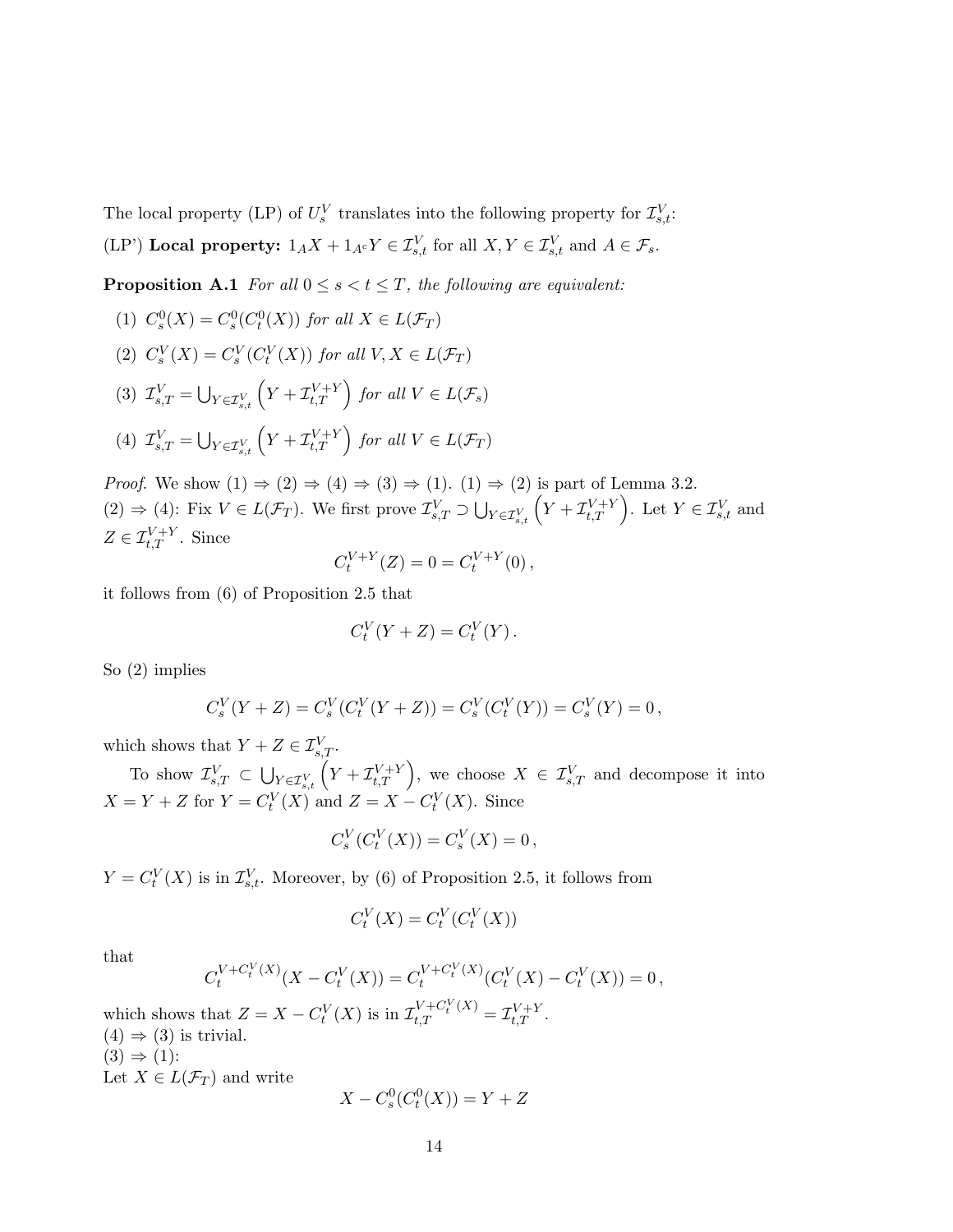for

$$
Y = C_t^0(X) - C_s^0(C_t^0(X))
$$
 and  $Z = X - C_t^0(X)$ .

By (6) of Proposition 2.5, it follows from

$$
C_s^0(C_t^0(X)) = C_s^0(C_s^0(C_t^0(X)))
$$
 and  $C_t^0(X) = C_t^0(C_t^0(X))$ 

that

$$
C_s^{C_s^0(C_t^0(X))}(Y) = C_s^{C_s^0(C_t^0(X))}(0) = 0 \text{ and } C_t^{C_t^0(X)}(Z) = C_t^{C_t^0(X)}(0) = 0,
$$

and therefore,

$$
Y \in \mathcal{I}_{s,t}^{C_s^0(C_t^0(X))} \quad \text{and} \quad Z \in \mathcal{I}_{t,T}^{C_t^0(X)}.
$$

(3) implies  $Y + Z = X - C_s^0(C_t^0(X)) \in \mathcal{I}_{s,T}^{C_s^0(C_t^0(X))}$ , which shows that

$$
C_s^{C_s^0(C_t^0(X))}(X - C_s^0(C_t^0(X))) = 0 = C_s^{C_s^0(C_t^0(X))}(0),
$$

and therefore, by (6) of Proposition 2.5,  $C_s^0(X) = C_s^0(C_s^0(C_t^0(X))) = C_s^0(C_t^0(X))$ .  $\Box$ 

Corollary A.2 Fix  $V \in L(\mathcal{F}_T)$  and  $0 \leq s < t \leq T$ . Then the following are equivalent:

- (1) For all  $X, Y \in L(\mathcal{F}_T)$ :  $b_t^V(X) \geq b_t^V(Y)$  implies  $b_s^V(X) \geq b_s^V(Y)$
- (2)  $b_s^V(X) = b_s^V(b_t^V(X))$  for all  $X \in L(\mathcal{F}_T)$
- (3)  $\mathcal{I}_{s,T}^V = \mathcal{I}_{s,t}^V + \mathcal{I}_{t,T}^V$

*Proof.* For fixed  $V \in L(\mathcal{F}_T)$  and  $r \in \{s, t\}$ ,  $\tilde{U}_r := b_r^V$  is a utility function at time r which is equal to its own certainty equivalent. Therefore, the equivalence of (1) and (2) follows directly from the equivalence of (1) and (3) in Lemma 3.2. Furthermore, one has

$$
\tilde{\mathcal{I}}_{r,T}^0 := \left\{ X \in L(\mathcal{F}_T) : \tilde{U}_r(X) = 0 \right\} = \mathcal{I}_{r,T}^V , \tag{A.2}
$$

and since  $b_r^V$  satisfies (T),

$$
\tilde{\mathcal{I}}_{r,T}^W := \left\{ X \in L(\mathcal{F}_T) : \tilde{U}_r(X + W) = \tilde{U}_r(W) \right\} = \tilde{\mathcal{I}}_{r,T}^0 \quad \text{for all } W \in L(\mathcal{F}_r). \tag{A.3}
$$

It follows from the equivalence of (1) and (3) in Proposition A.1 that (2) is equivalent to

$$
\tilde{\mathcal{I}}_{s,T}^W = \bigcup_{Y \in \tilde{\mathcal{I}}_{s,t}^W} (Y + \tilde{\mathcal{I}}_{t,T}^{W+Y}) \quad \text{for all } W \in L(\mathcal{F}_s) \, .
$$

By (A.3), this reduces to

$$
\tilde{\mathcal{I}}_{s,T}^0 = \tilde{\mathcal{I}}_{s,t}^0 + \tilde{\mathcal{I}}_{t,T}^0 \,,
$$

which by  $(A.2)$ , is equivalent to  $(3)$ .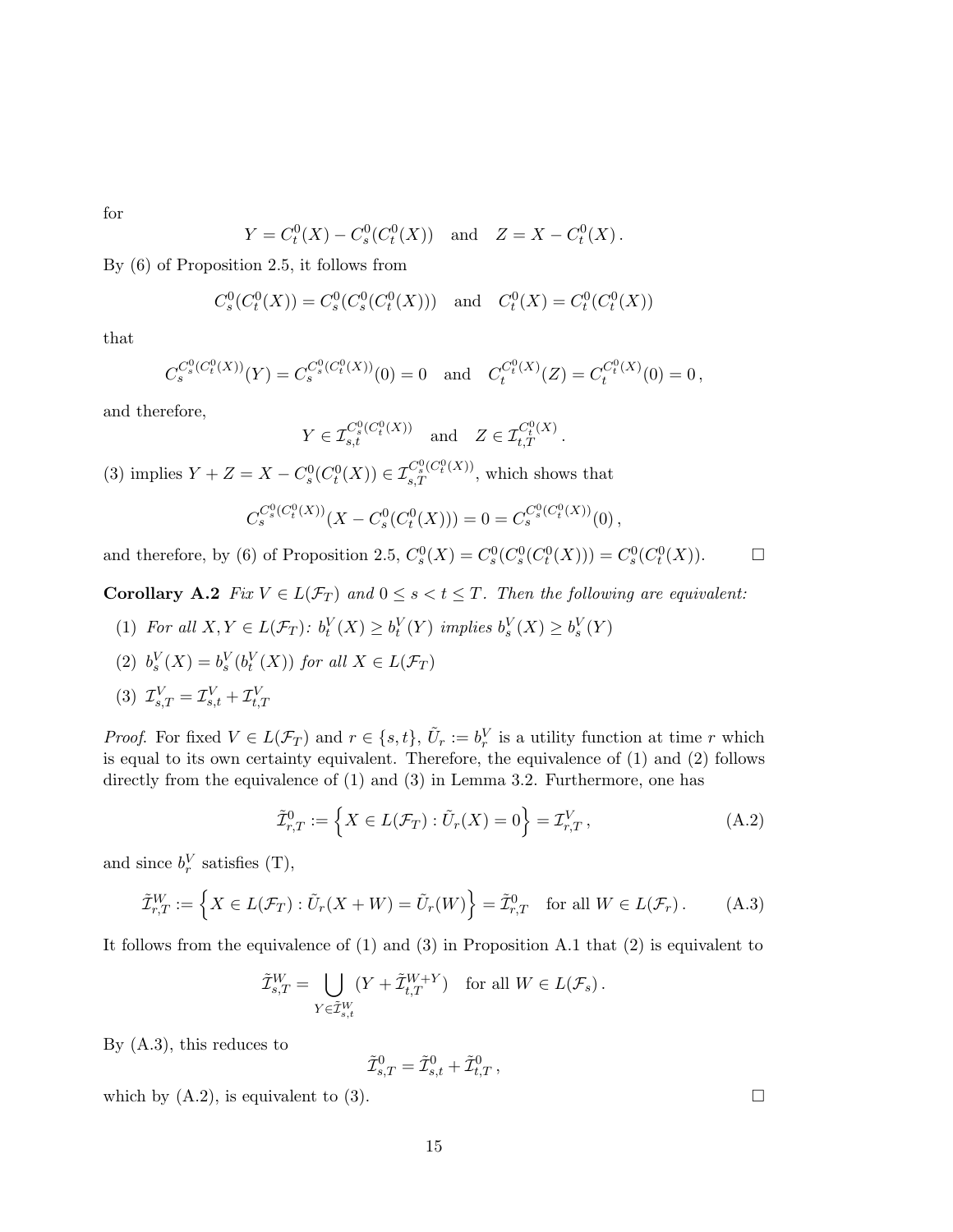**Corollary A.3** Assume that  $(U_t)_{t=0}^T$  is time-consistent and  $(b_t^V)_{t=0}^T$  recursive for all  $V \in$  $L(\mathcal{F}_T)$ . Then

$$
\mathcal{I}_{t,T}^V = \mathcal{I}_{t,T}^{V+Y}
$$

for all  $V \in L(\mathcal{F}_T)$ ,  $t = 1, \ldots, T$ , and  $Y \in \mathcal{I}_{t-1,t}^V$ .

*Proof.* Fix  $V \in L(\mathcal{F}_T)$  and  $Y \in \mathcal{I}_{t-1,t}^V$ . i) We first show  $\mathcal{I}_{t,T}^{V+Y} \subset \mathcal{I}_{t,T}^{V}$ :

Assume to the contrary that there exists a Z in  $\mathcal{I}_{t,T}^{V+Y} \setminus \mathcal{I}_{t,T}^{V}$ . Then, at least one of the sets  $A := \{b_t^V(Z) > 0\}$  or  $B := \{b_t^V(Z) < 0\}$  is non-empty. Let us assume A is. The case where B is non-empty works completely analogously. Since  $\mathcal{I}_{t,T}^{V+Y}$  has the local property  $(LP')$ ,  $1_AZ$  is still in  $\mathcal{I}_{t,T}^{V+Y}$ . On the other hand, one has

$$
b_t^V(1_A Z) = 1_A b_t^V(Z) > 0 \quad \text{on } A. \tag{A.4}
$$

By Proposition A.1,  $Y + 1_A Z \in \mathcal{I}_{t-1,T}^V$ , and by Corollary A.2,  $\mathcal{I}_{t-1,T}^V = \mathcal{I}_{t-1,t}^V + \mathcal{I}_{t,T}^V$ . But

$$
Y + 1_A Z = (Y + b_t^V(1_A Z)) + (1_A Z - b_t^V(1_A Z))
$$

is the unique decomposition of  $Y + 1_A Z$  into the sum of two random variables such that the first one is in  $L(\mathcal{F}_t)$  and the second one in  $\mathcal{I}_{t,T}^V$ . Therefore,  $Y + b_t^V(1_A Z)$  must belong to  $\mathcal{I}_{t-1,T}^V$ . But together with (A.4), this contradicts the strict monotonicity (SM) of  $U_{t-1}^V$ . This shows  $\mathcal{I}_{t,T}^{V+Y} \subset \mathcal{I}_{t,T}^{V}$ .

ii)  $\mathcal{I}_{t,T}^V \subset \mathcal{I}_{t,T}^{V+Y}$ : Since Y is in  $\mathcal{I}_{t-1,t}^V$ , we have

$$
C_{t-1}^V(0) = 0 = C_{t-1}^V(Y),
$$

which by (6) of Proposition 2.5 is equivalent to

$$
C_{t-1}^{V+Y}(-Y) = C_{t-1}^{V+Y}(0) = 0.
$$

This shows that  $-Y$  is in  $\mathcal{I}_{t-1,t}^{V+Y}$ . So it follows from i) that

$$
\mathcal{I}_{t,T}^V=\mathcal{I}_{t,T}^{V+Y-Y}\subset \mathcal{I}_{t,T}^{V+Y}\,.
$$

 $\Box$ 

#### Proof of Theorem 3.4.2.

We fix  $V, X \in L(\mathcal{F}_T), t \in \{1, \ldots, T\}$  and show that

$$
C_t^V(X + m) = C_t^V(X) + m
$$
\n(A.5)

for all  $m \in L(\mathcal{F}_t)$ .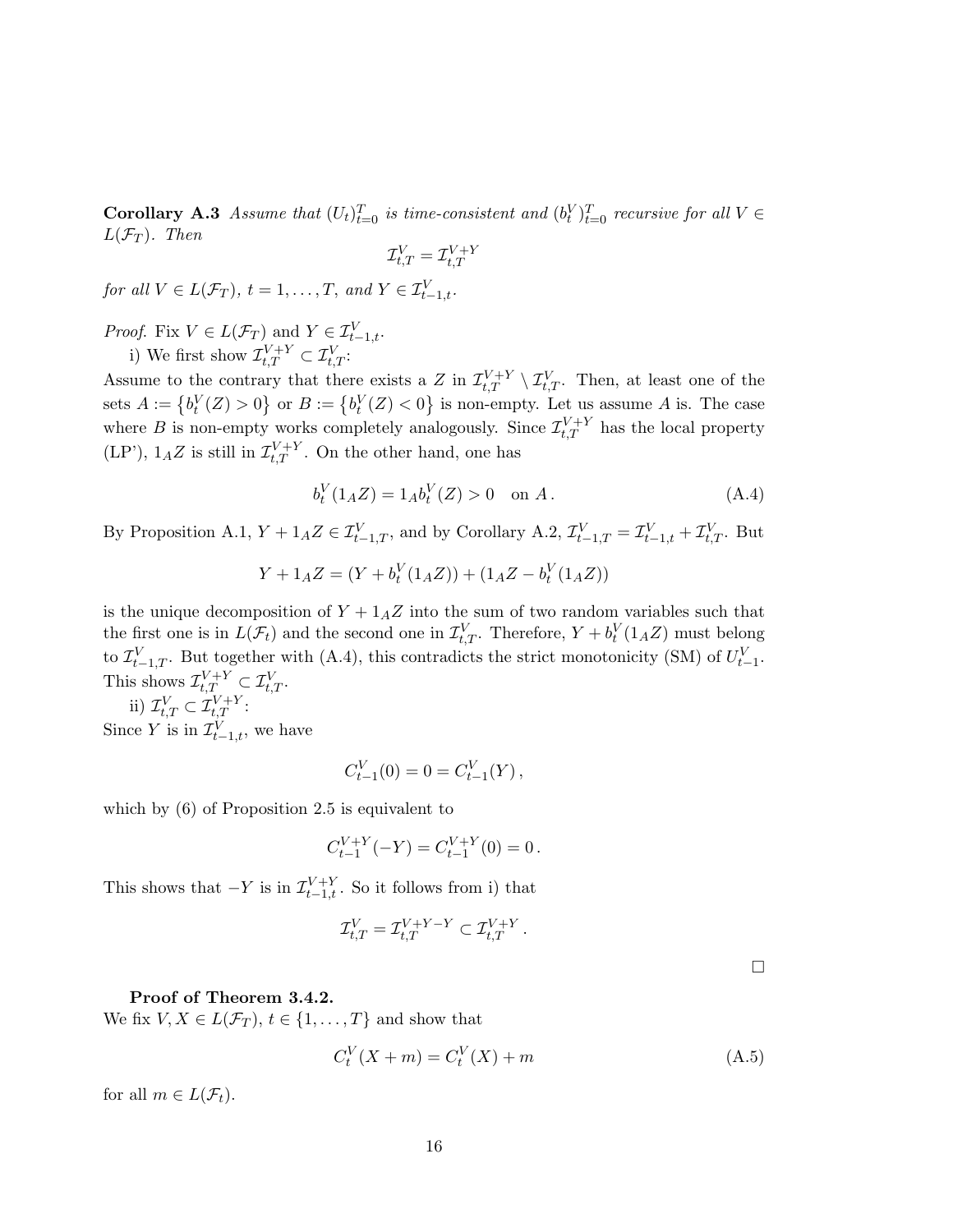i) In a first step we show (A.5) for  $m \in \mathcal{I}_{t-1,t}^{V+X}$ : By (6) of Proposition 2.5, it follows from

$$
C_t^V(C_t^V(X)) = C_t^V(X)
$$

that

$$
C_t^{V+X}(C_t^V(X) - X) = C_t^{V+X}(0) = 0.
$$

Hence,  $C_t^V(X) - X \in \mathcal{I}_{t,T}^{V+X}$ . By Corollary A.3,  $C_t^V(X) - X \in \mathcal{I}_{t,T}^{V+X+m}$ , or equivalently,

$$
C_t^{V+X+m}(C_t^V(X)-X)=0=C_t^{V+X+m}(0),
$$

which by  $(6)$  of Proposition 2.5 shows that

$$
C_t^V(X) + m = C_t^V(C_t^V(X) + m) = C_t^V(X + m).
$$

ii) We now show (A.5) for all  $m \in L_+(\mathcal{F}_t) := \{ Z \in L(\mathcal{F}_t) : Z \geq 0 \}$ : Every  $m \in L_+(\mathcal{F}_t)$  can be written as  $m = \sum_{k=1}^{N_t} m_k 1_{A_t^k}$ , for the atoms  $A_t^1, \ldots, A_t^{N_t}$  of  $\mathcal{F}_t$ and non-negative real numbers  $m_1, \ldots, m_{N_t}$ . For every k, we set  $\bar{A}_t^k := \mathcal{F}_{t-1}(A_t^k) \setminus A_t^k$ , where  $\mathcal{F}_{t-1}(A_t^k)$  denotes the  $\mathcal{F}_{t-1}$ -atom that contains  $A_t^k$ . By assumption, the filtration is strongly refining. Therefore,  $\bar{A}_t^k$  is non-empty.  $U_t^{V+X}$  satisfies (M), (C) and (LS) (that it satisfies (LS) follows from the fact that  $U_1$  does). Therefore, there exist  $n_k \in \mathbb{R}$  such that  $U_{t-1}^{V+X}(m_k 1_{A_t^k} + n_k 1_{\bar{A}_t^k}) = 0.$  Hence,

$$
Y_k := m_k 1_{A_t^k} + n_k 1_{\bar{A}_t^k} \in \mathcal{I}_{t-1,t}^{V+X}.
$$

Now, since  $C_t^V$  satisfies (LP), one obtains from i) that

$$
C_t^V(X + m) = C_t^V\left(X + \sum_{k=1}^{N_t} m_k 1_{A_t^k}\right) = \sum_{k=1}^{N_t} 1_{A_t^k} C_t^V(X + Y_k)
$$
  
= 
$$
\sum_{k=1}^{N_t} 1_{A_t^k}(C_t^V(X) + Y_k) = C_t^V(X) + \sum_{k=1}^{N_t} m_k 1_{A_t^k} = C_t^V(X) + m.
$$

iii) Finally, we show (A.5) for general  $m \in L(\mathcal{F}_t)$ : For  $m \leq 0$ , it follows from ii) that

$$
C_t^V(X) = C_t^V(X + m - m) = C_t^V(X + m) - m,
$$

and therefore,

$$
C_t^V(X + m) = C_t^V(X) + m.
$$
 (A.6)

For general  $m \in L(\mathcal{F}_t)$ , denote  $m^+ := \max(m, 0)$  and  $m^- := -\min(m, 0)$ . Then, by ii) and (A.6),

$$
C_t^V(X + m) = C_t^V(X + m^+ - m^-) = C_t^V(X - m^-) + m^+
$$
  
= 
$$
C_t^V(X) + m^+ - m^- = C_t^V(X) + m.
$$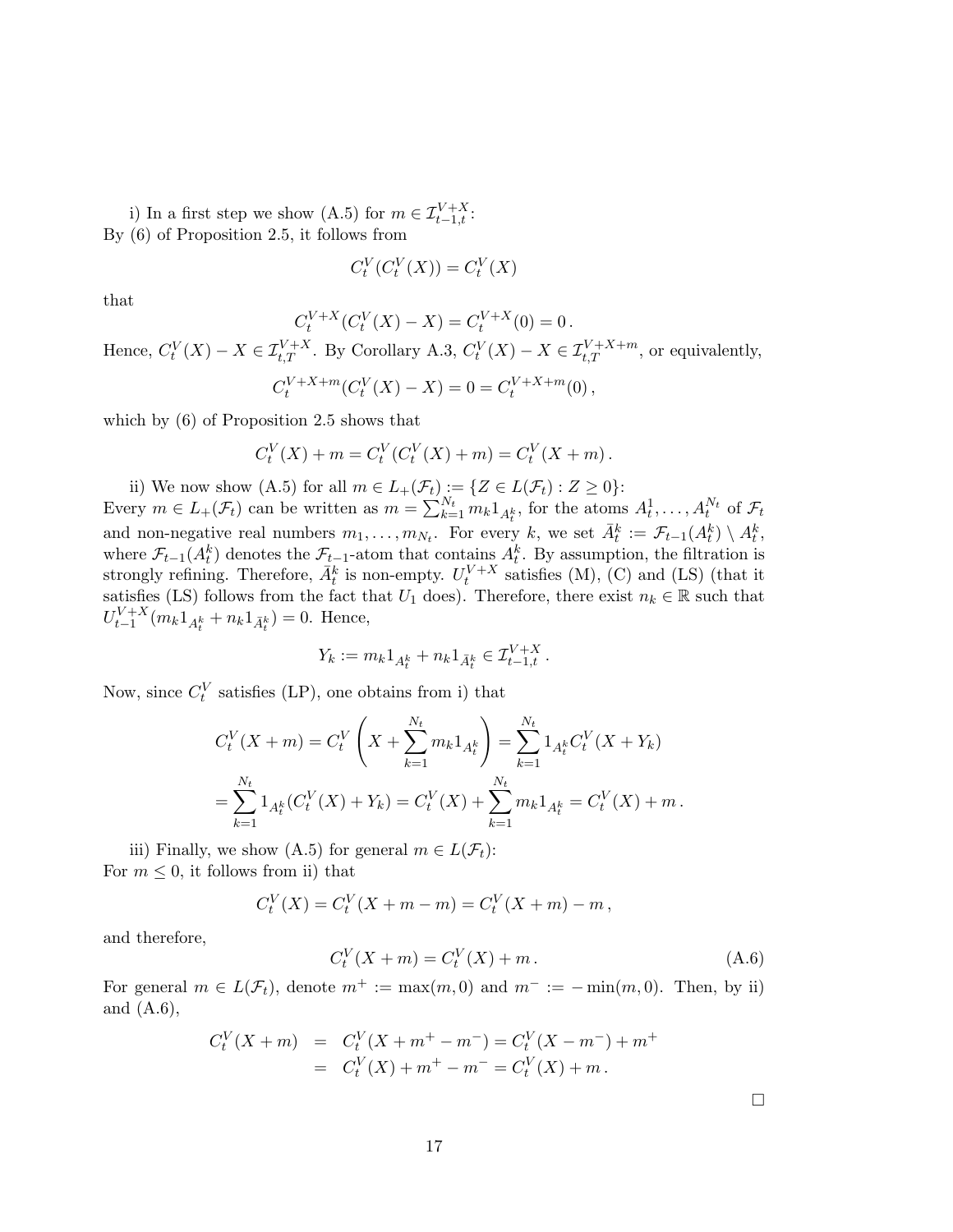## References

- [1] Artzner, P., Delbaen, F., Eber, J.M., Heath, D. (1999). Coherent measures of risk. Math. Finance 9(3), 203–228.
- [2] Artzner, P., Delbaen, F., Eber, J.M., Heath, D., Ku, H. (2007). Coherent multiperiod risk adjusted values and Bellman's principle. Ann. Oper. Res. 152, 5–22.
- [3] Becherer, D. (2006). Bounded solutions to backward SDE's with jumps for utility optimization and indifference hedging. Annals of Applied Probability 16(4), 2027– 2054.
- [4] Cheridito, P., Delbaen F., Kupper M. (2006). Dynamic monetary risk measures for bounded discrete-time processes. Electr. J. Probab. 11, 57–106.
- [5] Cheridito, P., Kupper M. (2006). Composition of time-consistent monetary risk measures in discrete time. Preprint.
- [6] Delbaen, F. (2000). Coherent Risk Measures. Cattedra Galileiana. Scuola Normale Superiore, Classe di Scienze, Pisa.
- [7] Delbaen, F. (2002). Coherent risk measures on general probability spaces. In: Advances in Finance and Stochastics. Essays in Honour of Dieter Sondermann, Springer-Verlag, Berlin, 1–37.
- [8] Delbaen, F. (2006). The structure of m-stable sets and in particular of the set of risk neutral measures. In memoriam Paul-André Meyer: Séminaire de Probabilités XXXIX, 215–258, Lecture Notes in Math., 1874, Springer, Berlin.
- [9] Epstein, L.G., Schneider, M. (2003). Recursive multiple-priors. J. Econom. Theory 113(1), 1–31.
- [10] Föllmer, H., Schied, A. (2002). Convex measures of risk and trading constraints. Finance and Stochastics 6(4), 429–447.
- [11] Föllmer, H., Schied, A. (2004). Stochastic Finance: An Introduction in Discrete Time. Second Edition. de Gruyter Studies in Mathematics 27.
- [12] Gerber, H.U. (1979). An Introdution to Mathematical Risk Theory. S.S. Huebner Foundation for Insurance Education, Wharton School, University of Pennsylvania, Philadelphia.
- [13] Gilboa, I., Schmeidler, D. (1989). Maxmin expected utility with non-unique prior. J. Math. Econom. 18, 141–153.
- [14] Henderson, V., Hobson, D. (2009). Utility indifference pricing: an overview. Indifference Pricing: Theory and Applications. Princeton University Press. New Jersey.